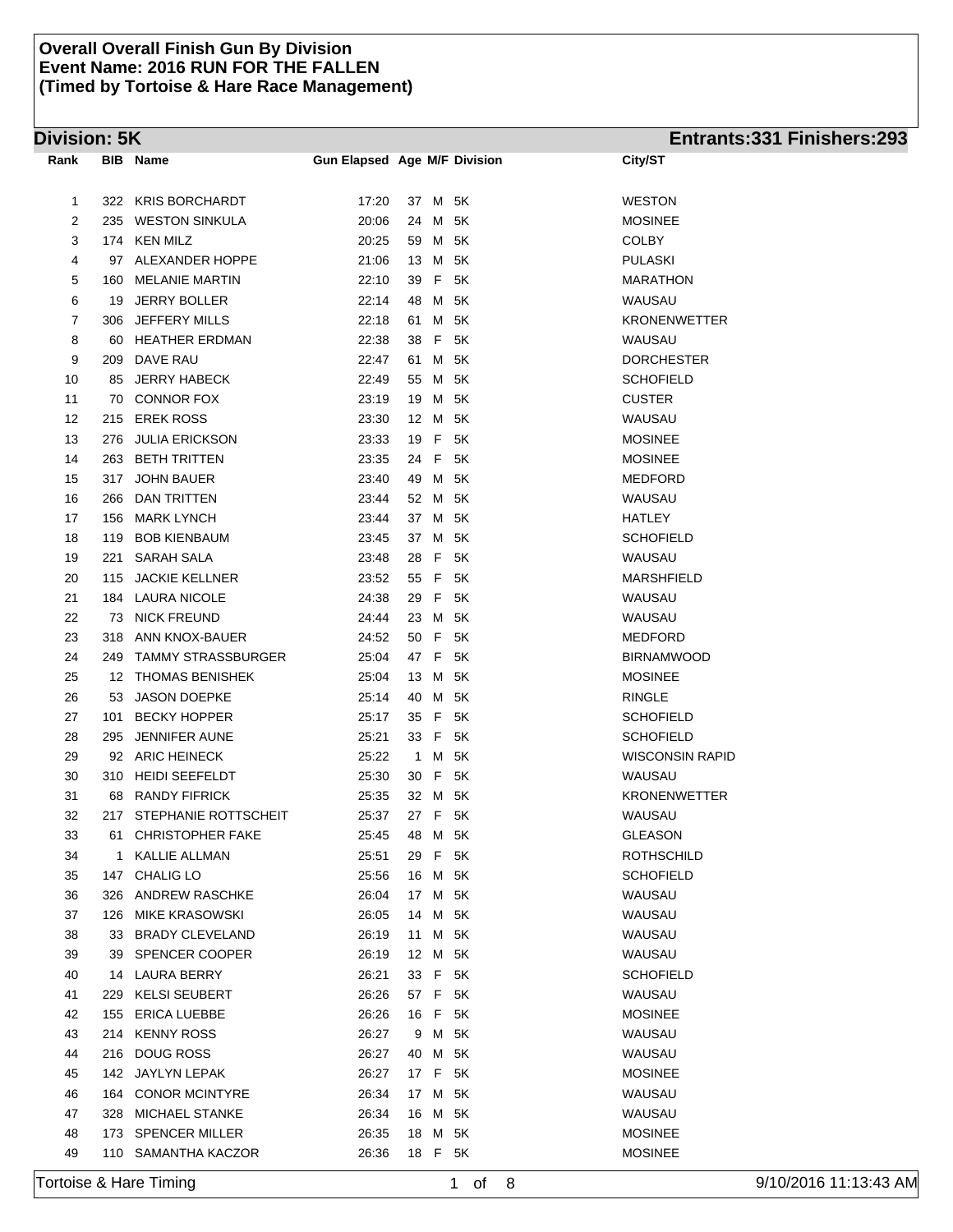| 50  |       | 40 ELLI COOPER           | 26:50 |      |   | 9 F 5K  | WAUSAU               |
|-----|-------|--------------------------|-------|------|---|---------|----------------------|
| 51  | 260 - | <b>JUSTIN THUMS</b>      | 27:00 |      |   | 16 M 5K | <b>SCHOFIELD</b>     |
| 52  |       | 96 HALEY HOPPE           | 27:02 | 11 F |   | 5K      | <b>PULASKI</b>       |
| 53  |       | 154 REBECCA LUEBBE       | 27:10 | 12 F |   | 5K      | <b>MOSINEE</b>       |
| 54  |       | 194 TRINA PILSNER        | 27:15 |      |   | 46 F 5K | <b>MOSINEE</b>       |
| 55  |       | 99 AARON HOPPE           | 27:22 |      |   | 33 M 5K | <b>PULASKI</b>       |
| 56  |       | 76 KRYSTLE GERTSCHEN     | 27:25 | 33 F |   | 5K      | <b>MARATHON</b>      |
| 57  |       | 233 SARAH SICKLER        | 27:33 | 35 F |   | 5K      | <b>SCHOFIELD</b>     |
| 58  |       | 290 MARCY LEWENS         | 27:38 |      |   | 67 F 5K | <b>SCHOFIELD</b>     |
| 59  |       | 268 KEVIN VANDEN HEUVEL  | 27:40 | 15 M |   | 5K      | <b>MOSINEE</b>       |
| 60  |       | 264 BRETT TRITTEN        | 27:40 | 26   | M | 5K      | <b>MOSINEE</b>       |
| 61  |       | 265 JEREMY TRITTEN       | 27:41 | 38 M |   | 5K      | <b>MERRILL</b>       |
| 62  |       | 150 MITCHELL LOVELESS    | 27:51 | 14   |   | M 5K    | <b>SCHOFIELD</b>     |
| 63  |       | 132 MELISSA KRYSHAK      | 27:53 | 47 F |   | 5K      | <b>GLEASON</b>       |
| 64  |       | 32 ALEE CIULA            | 28:02 | 31 F |   | 5K      | <b>MOSINEE</b>       |
| 65  |       | 281 CASEY WOLLER         | 28:09 | 24 F |   | 5K      | WAUSAU               |
| 66  |       | 210 RACHEL RENTMEESTER   | 28:18 |      |   | 30 F 5K | <b>MOSINEE</b>       |
| 67  |       | 34 SHAWN CLEVELAND       | 28:18 |      |   | 47 M 5K | WAUSAU               |
| 68  | 301   | <b>SARA STERNBERG</b>    | 28:19 | 39 F |   | 5K      | <b>MOSINEE</b>       |
| 69  |       | 159 RACHEL MANLEY        | 28:20 | 36 F |   | 5K      | <b>MOSINEE</b>       |
| 70  | 78    | <b>JAMIE GOLDSMITH</b>   | 28:21 |      |   | 39 F 5K | ROTHSCHILD           |
| 71  |       | 259 ALLEN THUMS          | 28:22 | 45 M |   | 5K      | <b>SCHOFIELD</b>     |
| 72  |       | 148 CHAMONG LO           | 28:33 |      |   | 17 M 5K | <b>SCHOFIELD</b>     |
| 73  |       | 197 NANCY POLKA          | 28:34 | 50 F |   | 5K      | <b>MOSINEE</b>       |
| 74  |       | 133 DEREK KWIESIELEWICZ  | 28:35 |      |   | 47 M 5K | <b>MOSINEE</b>       |
| 75  | 274   | <b>BILL WASMUND</b>      | 28:41 | 62 M |   | 5K      | WAUSAU               |
| 76  |       | 293 JACK DUFFY           | 28:49 | 14   | M | 5K      | WAUSAU               |
| 77  |       | 262 PEYTON TIMLER        | 28:49 | 14   | M | 5K      | WAUSAU               |
| 78  |       | 134 TINA LANG            | 28:50 | 36 F |   | 5K      | <b>MOSINEE</b>       |
| 79  |       | 246 LISA STEWART         | 29:00 | 36 F |   | 5K      | ROTHSCHILD           |
| 80  |       | 11 CONNIE BENISHEK       | 29:05 | 46 F |   | 5K      | <b>MOSINEE</b>       |
| 81  |       | 136 KYLE LANG            | 29:06 |      |   | 33 M 5K | <b>MARATHON</b>      |
| 82  |       | 261 DREW TIETJEN         | 29:06 |      |   | 36 M 5K | WATERTOWN            |
| 83  | 241   | <b>GABBY SORANO</b>      | 29:10 | 26 F |   | 5K      | <b>ANTIGO</b>        |
| 84  |       | 91 LAURA HAYDEN          | 29:12 | 53 F |   | 5K      | <b>STETSONVILLE</b>  |
| 85  |       | 116 ALYSSA KELNHOFER     | 29:15 |      |   | 13 F 5K | <b>SCHOFIELD</b>     |
| 86  |       | 137 NICOLE LEMMER        | 29:15 |      |   | 27 F 5K | <b>MARATHON</b>      |
| 87  |       | 161 CHERYL MARTINSON     | 29:15 | 41 F |   | 5K      | <b>MOSINEE</b>       |
| 88  |       | 222 JESSICA SCHARFENBERG | 29:16 |      |   | 27 F 5K | <b>JUNCTION CITY</b> |
| 89  |       | 287 LEAH HAMILTON        | 29:26 |      |   | 30 F 5K | <b>IOLA</b>          |
| 90  |       | 80 STEVEN GREELY         | 29:31 |      |   | 55 M 5K | <b>KIMBERLY</b>      |
| 91  |       | 186 SHAR OGIBA           | 29:36 |      |   | 29 F 5K | <b>BIRNAMWOOD</b>    |
| 92  |       | 135 JASON LANG           | 29:36 | 44 M |   | 5K      | WAUSAU               |
| 93  |       | 298 JOHN STERZINGET      | 29:37 |      |   | 52 M 5K | WAUSAU               |
| 94  |       | 226 TAMMY SCHULT-SCHOEPK | 29:42 |      |   | 39 F 5K | WAUSAU               |
| 95  |       | 230 JOAN SEUBERT         | 29:47 |      |   | 59 F 5K | <b>MARATHON</b>      |
| 96  |       | 183 CATHY MURPHY         | 29:54 |      |   | 38 F 5K | WAUSAU               |
| 97  |       | 254 LYNN TALG            | 30:11 |      |   | 48 F 5K | WAUSAU               |
| 98  |       | 187 KENDRA OHDE          | 30:19 |      |   | 11 F 5K | <b>ROTHSCHILD</b>    |
| 99  |       | 334 GUILLERMO GONZALAZ   | 30:22 |      |   | 47 M 5K | <b>MINOCQUA</b>      |
| 100 |       | 239 GREG SMITH           | 30:24 |      |   | 54 M 5K | ADELL                |
| 101 |       | 329 MATTHEW STANKE       | 30:49 |      |   | 14 M 5K | WAUSAU               |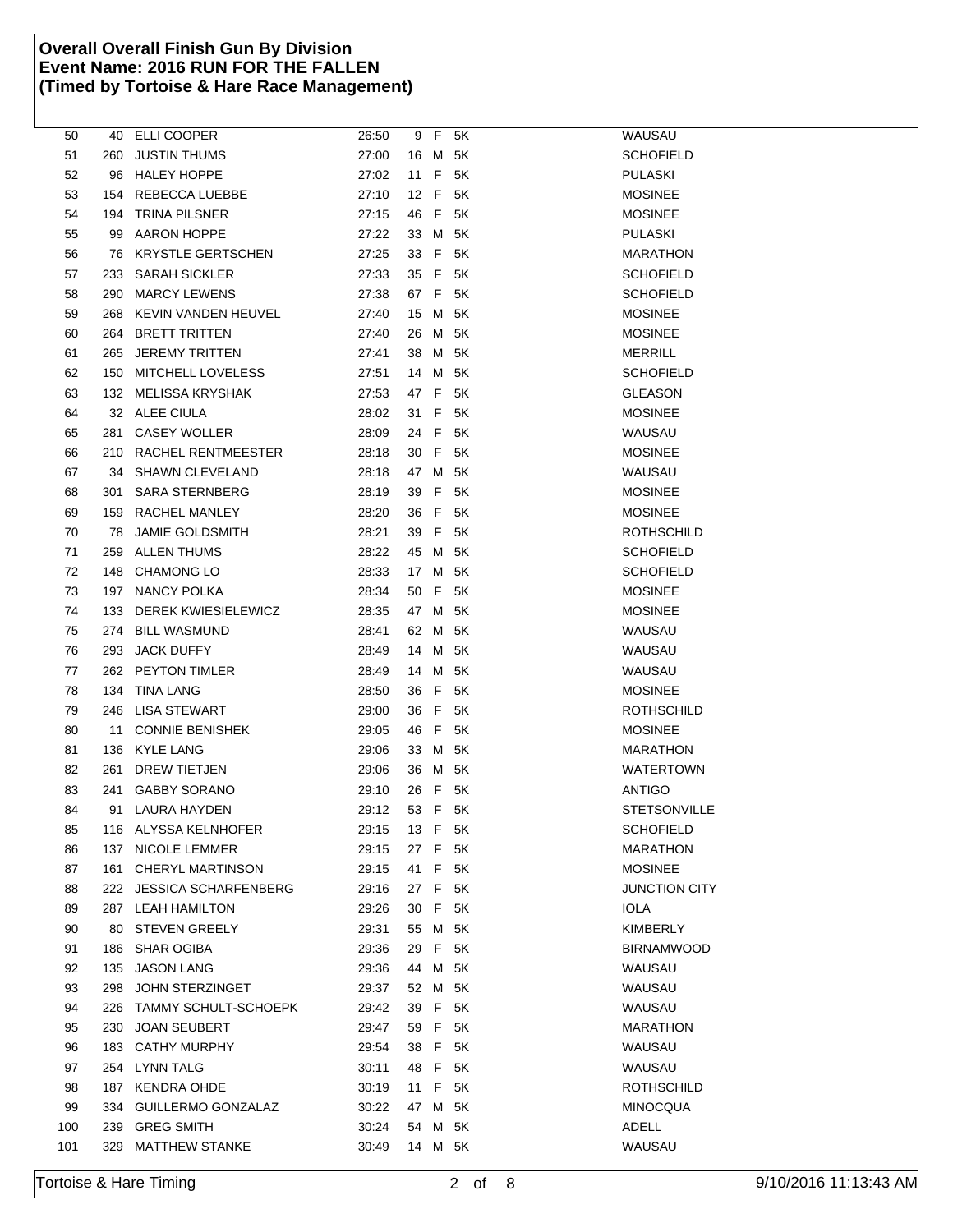| 102 | 89  | <b>JENNIFER HANKE</b>     | 30:52 |      |     | 33 F 5K | MARATHON               |
|-----|-----|---------------------------|-------|------|-----|---------|------------------------|
| 103 |     | 242 TODD STAGE            | 31:11 |      |     | 37 M 5K | WAUSAU                 |
| 104 |     | 313 ALLISON BRILL         | 31:26 | 21 F |     | 5K      |                        |
| 105 |     | 218 SHAYLYNN ROWE         | 31:26 | 15   |     | F 5K    | <b>MOSINEE</b>         |
| 106 | 331 | FERNANDO JUAN             | 31:31 | 16   | M   | 5K      | WAUSAU                 |
| 107 | 275 | FRANKLIN WEBB             | 31:34 | 24   | M   | 5K      | WAUSAU                 |
| 108 | 125 | <b>SAM KRASOWSKI</b>      | 31:36 | 14   |     | M 5K    | WAUSAU                 |
| 109 | 185 | NATHAN NUESKE             | 31:40 |      |     | 31 M 5K | WAUSAU                 |
| 110 | 250 | <b>APRIL SUSA</b>         | 31:44 | 36   |     | F 5K    | <b>MOSINEE</b>         |
| 111 | 77  | <b>MARISSA GLASKE</b>     | 31:55 | 25 F |     | 5K      | DE PERE                |
| 112 | 305 | <b>MORGAN ADAMSKI</b>     | 32:04 | 22 F |     | 5K      | ROTHSCHILD             |
| 113 | 211 | <b>CLAYTON ROSE</b>       | 32:11 | 12 M |     | 5K      | WAUSAU                 |
| 114 | 55  | LAURI DOEPKE              | 32:13 | 38   | F.  | 5K      | <b>SCHOFIELD</b>       |
| 115 |     | 212 AMANDA ROSE           | 32:34 |      |     | 35 F 5K | WAUSAU                 |
| 116 |     | 195 RENEE PIOTROWSKI      | 32:34 | 42 F |     | 5K      | HATLEY                 |
| 117 | 224 | ANDREA SCHROEDER          | 32:41 |      |     | 32 F 5K | <b>MOSINEE</b>         |
| 118 |     | 256 RYAN TAPPAN           | 32:42 |      |     | 34 F 5K | WAUSAU                 |
| 119 |     | 2 PAULA ANDRASCHKO-ROW    | 32:45 | 49   | - F | 5K      | <b>MOSINEE</b>         |
| 120 |     | 196 WENDY PODACH          | 32:47 | 47 F |     | 5K      | <b>MOSINEE</b>         |
| 121 | 13  | BARBARA BERRY             | 32:51 | 64   | F.  | - 5K    | ROTHSCHILD             |
| 122 | 158 | MAKENNA MAI               | 32:57 | 14   | F   | 5K      | <b>MOSINEE</b>         |
| 123 | 104 | ERIKA HUNTER              | 33:14 | 27 F |     | 5K      | DEER PARK              |
| 124 | 146 | <b>MORGAN LIEGL</b>       | 33:16 | 24 F |     | 5K      | <b>SCHOFIELD</b>       |
| 125 | 170 | <b>JORIE MEYER</b>        | 33:27 |      |     | 12 F 5K | MARSHFIELD             |
| 126 | 325 | <b>BROOKE OHDE</b>        | 33:34 | 11 F |     | - 5K    | WAUSAU                 |
| 127 |     | 332 TRACEY TRAUT          | 33:37 | 40   | F.  | 5K      | <b>BIRNAMWOOD</b>      |
| 128 | 153 | <b>ANTHONY LUCHINI</b>    | 33:54 | 33 M |     | 5K      | MARSHFIELD             |
| 129 | 109 | DAVID JULIOT              | 34:00 |      |     | 53 M 5K | WAUSAU                 |
| 130 | 311 | <b>MICHAEL HECKENDORF</b> | 34:03 | 37   | M   | 5K      | WAUSAU                 |
| 131 | 280 | ELIZABETH WINTERS         | 34:04 | 36   | -F  | 5K      | RHINELANDER            |
| 132 | 41  | SHEANA COOPER             | 34:06 | 34   | -F  | 5K      | WAUSAU                 |
| 133 | 90  | <b>TRACY HARRIS</b>       | 34:06 | 45 F |     | 5K      | <b>MOSINEE</b>         |
| 134 | 270 | <b>ERIC VAUGHAN</b>       | 34:14 | 30   | M   | 5K      | APPLETON               |
| 135 | 21  | <b>JASON BRADSHAW</b>     | 34:15 | 37 M |     | 5K      | <b>MOSINEE</b>         |
| 136 |     | 277 LYNN WENGELSKI        | 34:32 | 42 F |     | 5K      | <b>MOSINEE</b>         |
| 137 |     | 63 SUSAN FELTZ            | 34:39 |      |     | 35 F 5K | <b>JUNCTION CITY</b>   |
| 138 | 151 | <b>MATTHEW LOVELESS</b>   | 34:47 | 32 M |     | 5K      | <b>SCHOFIELD</b>       |
| 139 |     | 188 KRYSTAL OKITE         | 34:54 |      |     | 43 F 5K | WAUSAU                 |
| 140 |     | 56 AMANDA DUNCAN          | 34:55 |      |     | 27 F 5K | <b>MOSINEE</b>         |
| 141 | 111 | <b>JACK KAMPMEYER</b>     | 35:00 |      |     | 10 M 5K | <b>COLBY</b>           |
| 142 |     | 117 CADY KELNHOFER        | 35:03 |      |     | 17 F 5K | SCHOFIELD              |
| 143 |     | 118 CHRIS KELNHOFER       | 35:12 | 44 F |     | 5K      | <b>SCHOFIELD</b>       |
| 144 |     | 304 AMANDA HOPPE          | 35:20 | 35 F |     | 5K      |                        |
| 145 |     | 169 HALLIE MEYER          | 35:21 | 9    | - F | 5K      | <b>MARSHFIELD</b>      |
| 146 | 207 | CRYSTAL RAKESTRAW         | 35:30 | 29   | F.  | 5K      | <b>WISCONSIN RAPID</b> |
| 147 | 223 | <b>MATTHEW SCHILLING</b>  | 35:34 | 40   | M   | 5K      | <b>DORCHESTER</b>      |
| 148 | 236 | <b>KYLEE SKINNER</b>      | 35:37 |      |     | 14 F 5K | WAUSAU                 |
| 149 | 69  | RICHELLE FLEMING          | 35:38 |      |     | 49 F 5K | WAUSAU                 |
| 150 | 138 | <b>KRISTY LEMMER</b>      | 35:46 | 36   |     | F 5K    | WAUSAU                 |
| 151 | 129 | <b>STACY KREMBS</b>       | 35:49 |      |     | 36 F 5K | <b>SCHOFIELD</b>       |
| 152 | 128 | <b>LAUREN KREMBS</b>      | 35:49 | 9    | F.  | 5K      | <b>SCHOFIELD</b>       |
| 153 |     | 123 TAMMY KING            | 35:51 |      |     | 32 F 5K | SCHOFIELD              |
|     |     |                           |       |      |     |         |                        |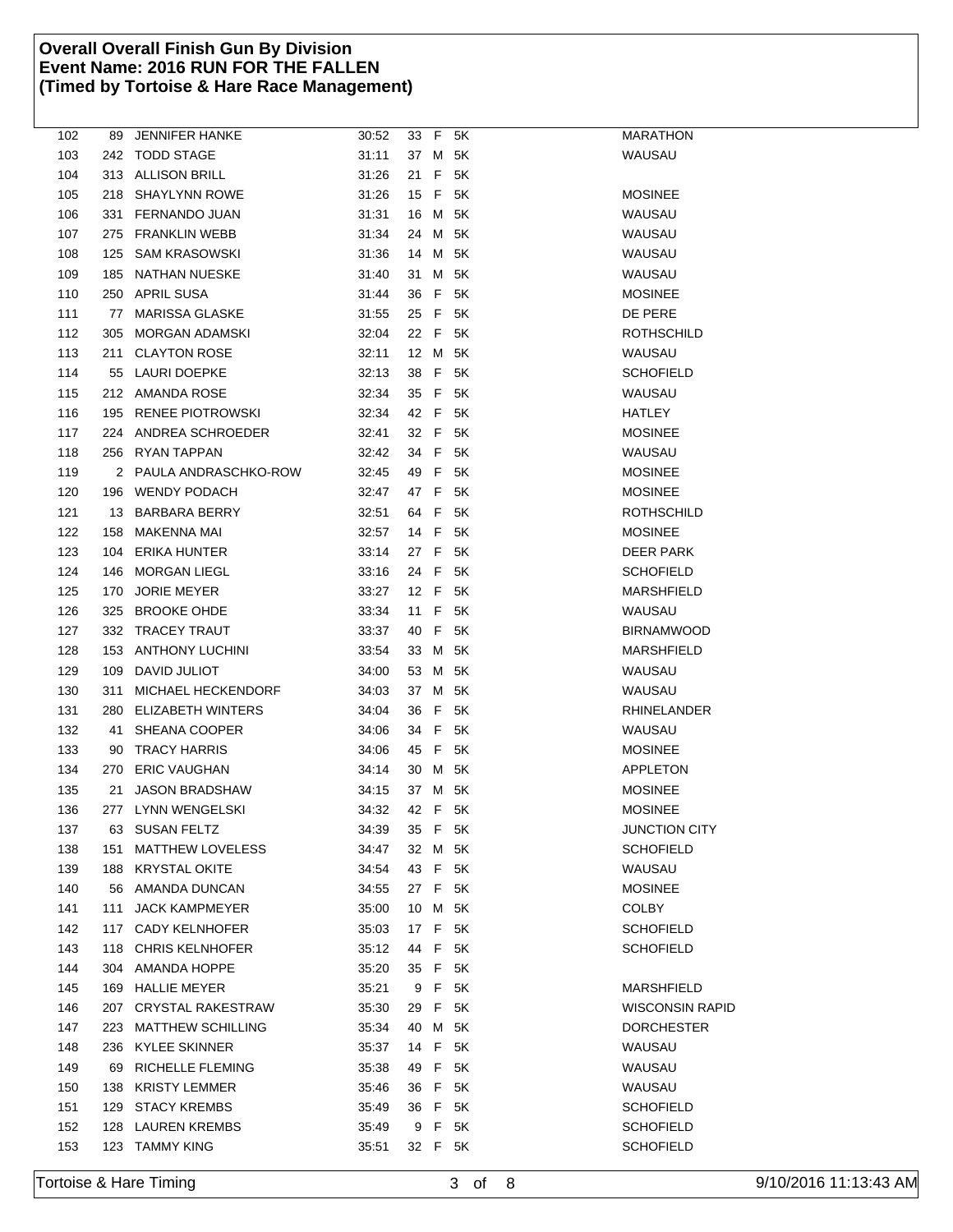| 154 |     | 122 TERI KING            | 35:51 |      |    | 35 F 5K | <b>HATLEY</b>        |
|-----|-----|--------------------------|-------|------|----|---------|----------------------|
| 155 | 171 | MICHELLE MIELKE          | 36:12 | 25 F |    | 5K      | WAUSAU               |
| 156 |     | 108 LAURA JOHNSON        | 36:16 | 52 F |    | 5K      | <b>MADISON</b>       |
| 157 |     | 178 HANNAH MOUA          | 36:27 | 10 F |    | 5K      | <b>SCHOFIELD</b>     |
| 158 |     | 234 ALISON SIMON         | 36:29 | 39   | F  | 5K      | WAUSAU               |
| 159 |     | 269 BRIAN VANDEN HEUVEL  | 36:41 | 51   | M  | 5K      | <b>MOSINEE</b>       |
| 160 |     | 289 KYLE AYVAZZADEH      | 36:43 | 22   |    | M 5K    | <b>MINOCQUA</b>      |
| 161 |     | 320 ANDREW ALESAUSKAS    | 36:43 |      |    | 23 M 5K | MINOCQUA             |
| 162 | 208 | <b>KITTY RAU</b>         | 36:48 | 66   | F  | 5K      | <b>DORCHESTER</b>    |
| 163 |     | 288 SARAH STRASSER       | 36:48 | 36   | F  | 5K      | WAUSAU               |
| 164 |     | 200 LES PRIHODA          | 36:56 | 65   | M  | 5K      | <b>MARATHON</b>      |
| 165 |     | 152 SARA LUCHINI         | 36:56 | 27   | F  | 5K      | MARSHFIELD           |
| 166 |     | 62 TYLER FANDREY         | 37:05 | 28   | M  | 5K      | <b>MOSINEE</b>       |
| 167 |     | 327 XUEZONG LO           | 37:17 | 18   |    | M 5K    | WAUSAU               |
| 168 |     | 247 DAN STEWART          | 37:18 | 41   | M  | 5K      | <b>ROTHSCHILD</b>    |
| 169 |     | 31 YOUA CHANG            | 37:21 | 33 F |    | - 5K    | HARTFORD             |
| 170 |     | 240 MIKE SOLBERG         | 37:21 | 31   |    | M 5K    | COLBY                |
| 171 | 25  | *PAUL BROWN              | 37:25 | 49   | M  | 5K      | STETSONVILLE         |
| 172 |     | 316 TERRY MUELLER        | 37:28 | 58   | M  | 5K      | SPENCER              |
| 173 |     | 7 STEPHEN BAUMANN        | 37:53 | 38   | M  | 5K      | <b>SCHOFIELD</b>     |
| 174 |     | 167 BRYAN MENTING        | 38:12 | 50   | M  | 5K      | APPLETON             |
| 175 |     | 297 SAMANTHA REEDE       | 38:22 | 14   | F  | 5K      | <b>MOSINEE</b>       |
| 176 |     | 309 BILL JOHNSTON        | 38:38 | 49   |    | M 5K    | WAUSAU               |
| 177 |     | 47 HEATHER DAVIDS        | 38:41 | 36 F |    | - 5K    | <b>IOLA</b>          |
| 178 | 46  | <b>COLLIN DAVIDS</b>     | 38:43 | 14   | м  | 5K      | <b>IOLA</b>          |
| 179 |     | 315 NATE BRILL           | 38:56 | 17   | M  | 5K      | WAUSAU               |
| 180 |     | 314 COLETTE BRILL        | 39:02 | 44   | F  | 5K      | WAUSAU               |
| 181 |     | 330 CALEEN CURTIS        | 39:02 | 24   | F. | 5K      | WAUSAU               |
| 182 |     | 127 CHRISTINE KRAWCZYK   | 39:11 | 57 F |    | 5K      | <b>PRENTICE</b>      |
| 183 |     | 112 AMY KAMPMEYER        | 39:28 | 40 F |    | 5K      | <b>COLBY</b>         |
| 184 |     | 81 REBEKAH GRIEPENTROG   | 39:29 | 28 F |    | 5K      | WAUSAU               |
| 185 |     | 59 KATHRYN ERB           | 39:30 | 23 F |    | 5K      | <b>SCHOFIELD</b>     |
| 186 | 231 | KATE SHAMBEAU            | 39:31 | 27 F |    | 5K      | <b>MOSINEE</b>       |
| 187 | 271 | <b>BRITTANY VENUS</b>    | 39:31 | 26   | F  | 5K      | <b>SCHOFIELD</b>     |
| 188 |     | 258 MEGAN THEOBALD       | 39:31 | 27 F |    | 5K      | WAUSAU               |
| 189 |     | 106 DAKOTAH JACOBS       | 39:34 | 20 F |    | - 5K    | <b>MOSINEE</b>       |
| 190 |     | 18 LINDA BLUME           | 39:44 | 51   | F  | 5K      | <b>SCHOFIELD</b>     |
| 191 |     | 238 SAMANTHA SMITH       | 40:03 | 31 F |    | 5K      | <b>SCHOFIELD</b>     |
| 192 |     | 296 PAT GLINIECKI        | 40:27 | 70 F |    | 5K      | <b>STEVENS POINT</b> |
| 193 |     | 179 JOSEPH MUELLER       | 40:45 |      |    | 55 M 5K | COLBY                |
| 194 |     | 319 ERIC KLASUSKI        | 40:50 |      |    | 39 M 5K | <b>PLOVER</b>        |
| 195 |     | 5 ROXANNE BALTUS         | 40:50 | 34   | F  | 5K      | AUBURNDALE           |
| 196 |     | 8 ASHLEY BAUMANN         | 41:08 | 31 F |    | 5K      | SCHOFIELD            |
| 197 |     | 54 MARIE DOEPKE          | 41:08 | 66   | F  | 5K      | <b>SCHOFIELD</b>     |
| 198 |     | 157 CHRIS MAAHS          | 41:22 | 58   | F  | 5K      | MERRILL              |
| 199 | 93  | <b>JESSICA HELMINIAK</b> | 41:34 | 25 F |    | 5K      | <b>STEVENS POINT</b> |
| 200 |     | 103 JUDY HOWARD          | 41:56 | 74 F |    | 5K      | ATHENS               |
| 201 |     | 30 CHEYENNE CHANG        | 42:03 | 13 F |    | - 5K    | HARTFORD             |
| 202 | 190 | <b>DENISE OSTROWSKI</b>  | 42:07 | 57 F |    | 5K      | ELAND                |
| 203 |     | 283 RAYMOND YEAGER       | 43:05 | 58   |    | M 5K    | WAUSAU               |
| 204 |     | 282 COLLEEN YEAGER       | 43:07 | 57 F |    | 5K      | WAUSAU               |
| 205 |     | 191 CARRIE PEMPEK        | 43:09 |      |    | 35 F 5K | <b>SCHOFIELD</b>     |
|     |     |                          |       |      |    |         |                      |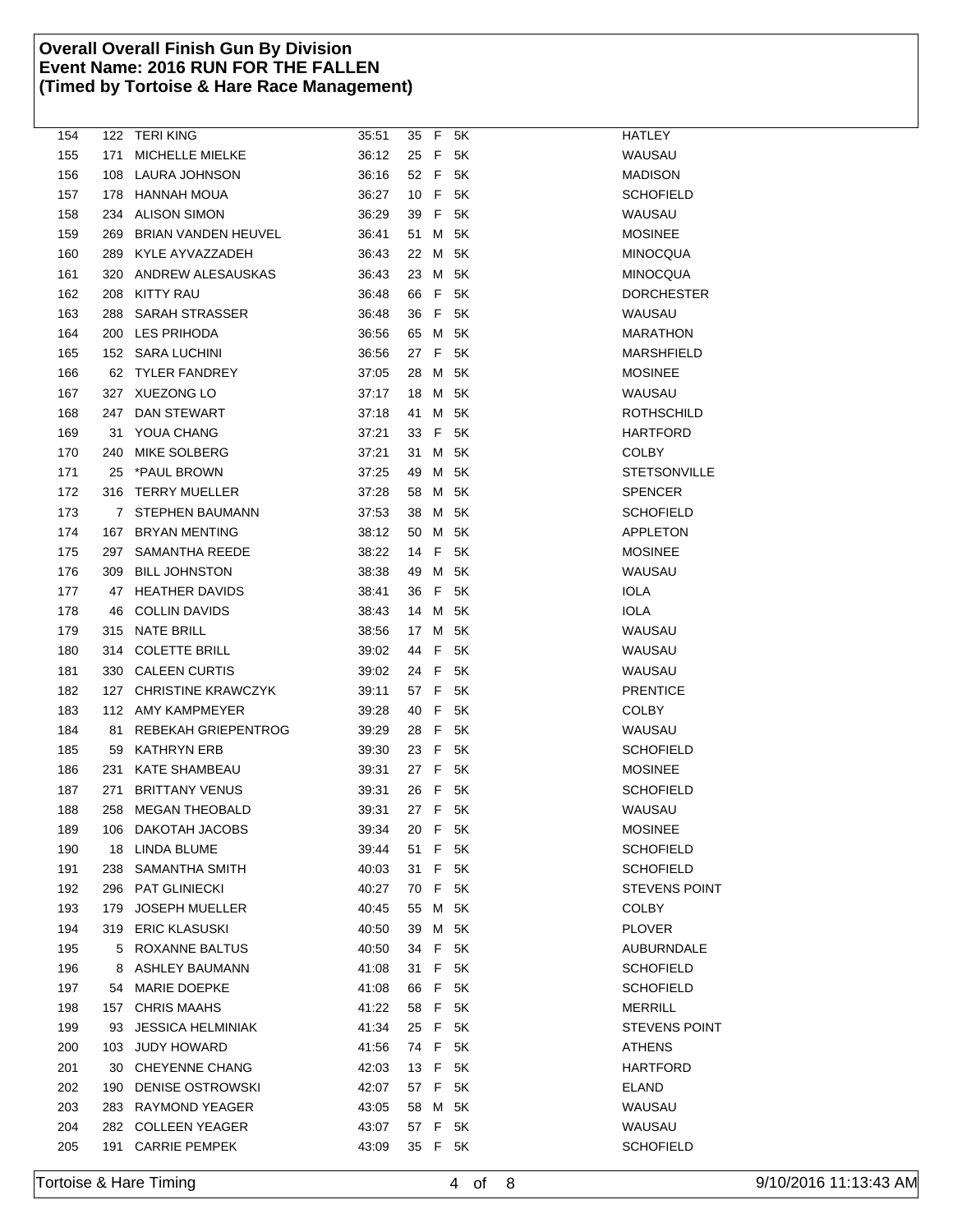| 206 | 27  | <b>SARAH BUENNING</b>   | 43:46 |      |     | 15 F 5K | <b>MOSINEE</b>       |
|-----|-----|-------------------------|-------|------|-----|---------|----------------------|
| 207 | 26  | <b>BETHANY BUENNING</b> | 43:46 | 21   | F   | 5K      | <b>MOSINEE</b>       |
| 208 |     | 3 DANIELLE BACA         | 44:37 | 23   | F   | 5K      | WAUSAU               |
| 209 |     | 162 COURTNEY MARVIN     | 44:37 | 23   | - F | 5K      | <b>MADISON</b>       |
| 210 |     | 145 DIANA LIEDTKE       | 44:49 |      |     | 55 F 5K | <b>MOSINEE</b>       |
| 211 |     | 294 KAYE JAMES          | 45:13 | 32 F |     | 5K      | <b>MOSINEE</b>       |
| 212 |     | 308 CAITLIN BLUME       | 45:22 | 17 F |     | 5K      | <b>MARATHON</b>      |
| 213 |     | 144 DEBRA LIEDTKE       | 45:34 | 55 F |     | 5K      | <b>MOSINEE</b>       |
| 214 | 84  | JOSEPH GUYETTE          | 45:42 | 31   | M   | 5K      | <b>STEVENS POINT</b> |
| 215 | 79  | <b>TERESA GOWAN</b>     | 45:46 | 55   | F   | 5K      | <b>SCHOFIELD</b>     |
| 216 | 16  | <b>BRENDA BLAUBACH</b>  | 45:46 | 56   | F   | 5K      | WAUSAU               |
| 217 |     | 228 NICOLE SEDO         | 45:53 | 26   | -F  | 5K      | <b>MOSINEE</b>       |
| 218 |     | 312 LINDA LEINDECKER    | 45:53 | 68   | F.  | 5K      | <b>PLOVER</b>        |
| 219 |     | 227 MYKLE SEDO          | 45:54 | 24   | M   | 5K      | <b>MOSINEE</b>       |
| 220 |     | 192 ALBERTA PESAVENTO   | 46:02 | 47 F |     | 5K      | WAUSAU               |
| 221 |     | 107 BONNIE JENSEN       | 46:11 | 60 F |     | 5K      | WAUSAU               |
| 222 |     | 95 JAMES HOEFT          | 47:03 |      |     | 60 M 5K | OSHKOSH              |
| 223 |     | 175 BRECK MITTLESTEADT  | 47:11 | 60   | M   | 5K      | <b>MOSINEE</b>       |
| 224 |     | 94 CONNIE HOEFT         | 47:13 | 53   | F.  | 5K      | OSHKOSH              |
|     |     |                         |       |      |     |         |                      |
| 225 |     | 176 BONNIE MITTLESTEADT | 47:15 | 59   | F   | 5K      | <b>MOSINEE</b>       |
| 226 |     | 201 ELIZABETH PROCHNOW  | 47:20 | 33   | F   | 5K      | <b>MERRILL</b>       |
| 227 |     | 220 KARI RUESCH         | 47:27 | 30   | F   | 5K      | <b>MOSINEE</b>       |
| 228 | 181 | <b>SUSAN MUELLER</b>    | 47:29 | 57 F |     | 5K      | <b>SPENCER</b>       |
| 229 |     | 180 LENORA MUELLER      | 47:30 | 52 F |     | 5K      | <b>COLBY</b>         |
| 230 |     | 219 CLAYTON RUESCH      | 47:30 | 30   |     | M 5K    | <b>MOSINEE</b>       |
| 231 | 23  | ANGELA BRANDELL         | 47:46 | 49   | F   | 5K      | WAUSAU               |
| 232 | 22  | ROY BRANDELL            | 47:50 | 53   | M   | 5K      | WAUSAU               |
| 233 |     | 272 AMANDA WALTERS      | 47:57 | 28   | F   | 5K      | ANIWA                |
| 234 |     | 86 MANDY HABECK         | 47:58 | 28   |     | F 5K    | <b>SCHOFIELD</b>     |
| 235 |     | 82 PATTY GROVE          | 48:02 | 46   | F   | 5K      | ROTHSCHILD           |
| 236 |     | 72 AMANDA FREDERICK     | 49:26 | 35   | F   | 5K      | <b>MERRILL</b>       |
| 237 | 74  | <b>THERESA GATZ</b>     | 49:27 | 35 F |     | 5K      | ROTHSCHILD           |
| 238 | 286 | <b>TERRI ZINCHUK</b>    | 50:32 | 59   | -F  | 5K      | ANTIGO               |
| 239 | 6   | ANDREA BAUGHMAN         | 50:33 | 31   | F   | 5K      | <b>ANTIGO</b>        |
| 240 |     | 15 STACY BEYER          | 50:43 | 33   | F   | 5K      | <b>MERRILL</b>       |
| 241 |     | 198 PENNY POPHAL        | 50:47 | 48   | F   | 5K      | <b>MERRILL</b>       |
| 242 | 321 | <b>DIANNE SMITH</b>     | 51:13 | 64   | F   | 5K      | <b>CUSTER</b>        |
| 243 |     | 303 KELLY CHASE         | 51:26 | 35   | F   | 5K      | <b>KRONENWETTER</b>  |
| 244 |     | 302 MICK CHASE          | 51:27 | 38   |     | M 5K    | <b>KRONENWETTER</b>  |
| 245 | 28  | JENNIFER BUENNING       | 51:43 | 44 F |     | 5K      | <b>MOSINEE</b>       |
| 246 |     | 199 LINDA PRIHODA       | 52:27 |      |     | 64 F 5K | <b>MARATHON</b>      |
| 247 |     | 88 LYNN HALL            | 52:33 | 46 F |     | 5K      | <b>SCHOFIELD</b>     |
| 248 |     | 163 NICOLE MAY          | 52:34 | 37 F |     | 5K      | WAUSAU               |
| 249 |     | 255 KIERA TAPPAN        | 52:38 | 10 F |     | 5K      | WAUSAU               |
| 250 |     | 58 MADONNA ENKERS       | 52:38 | 32 F |     | 5K      | <b>SCHOFIELD</b>     |
| 251 | 253 | BETTY TABAKA            | 53:11 | 29   | - F | 5K      | WAUSAU               |
| 252 |     | 213 SARA ROSENBERG      | 53:13 | 38 F |     | 5K      | WAUSAU               |
| 253 |     | 278 LAURIE WHETZEL      | 53:17 | 57 F |     | 5K      | WAUSAU               |
| 254 |     | 292 JEFF BORST BORST    | 53:50 | 22 F |     | - 5K    | <b>ELLSWORTH</b>     |
| 255 | 20  | <b>DELLA BORST</b>      | 53:50 | 43   | F   | 5K      | <b>ELLSWORTH</b>     |
| 256 | 165 | <b>JOSH MEIDL</b>       | 54:27 | 31 M |     | 5K      | <b>SCHOFIELD</b>     |
| 257 |     | 166 EMILY MEIDL         | 54:28 |      |     | 29 F 5K | <b>SCHOFIELD</b>     |
|     |     |                         |       |      |     |         |                      |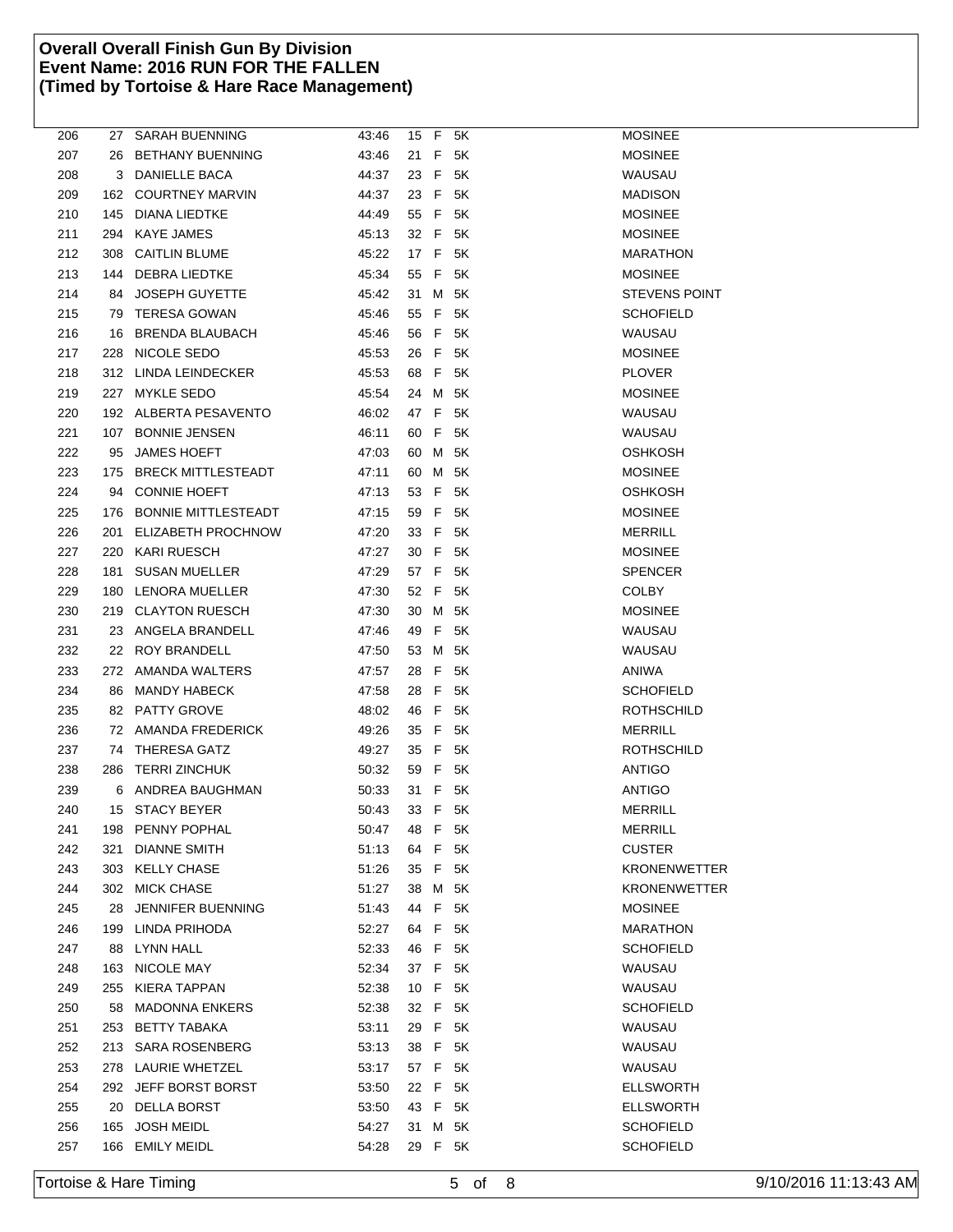| 258 |     | 75 CATHY GEORGE         | 54:29   |      | 58 F 5K | <b>SCHOFIELD</b>       |
|-----|-----|-------------------------|---------|------|---------|------------------------|
| 259 | 168 | <b>TODD MEYER</b>       | 54:30   |      | 44 M 5K | MARSHFIELD             |
| 260 | 98  | <b>LAURA HOPPE</b>      | 54:33   |      | 32 F 5K | <b>PULASKI</b>         |
| 261 | 299 | KETURAH TEETZEN         | 55:42   |      | 30 F 5K | WAUSAU                 |
| 262 |     | 9 DANIELLE BEALL        | 55:42   |      | 32 F 5K | WAUSAU                 |
| 263 | 300 | <b>JACOB BEALL</b>      | 55:55   |      | 12 M 5K | WAUSAU                 |
| 264 |     | 257 ALAN TEETZEN        | 55:55   |      | 56 M 5K | WAUSAU                 |
| 265 |     | 51 DENISE DEERING       | 55:59   |      | 61 F 5K | <b>STEVENS POINT</b>   |
| 266 | 237 | <b>MARY SLOMINSKI</b>   | 56:06   |      | 64 F 5K | WAUSAU                 |
| 267 | 29  | CHAR CARROLL            | 56:08   |      | 67 F 5K | <b>ROTHSCHILD</b>      |
| 268 | 50  | <b>BILL DEERING</b>     | 56:15   |      | 68 M 5K | <b>STEVENS POINT</b>   |
| 269 | 64  | <b>JANET FENN</b>       | 56:20   |      | 55 F 5K | <b>ROTHSCHILD</b>      |
| 270 |     | 323 KATHY ASCHENBRENER  | 56:25   |      | 67 F 5K | <b>ST PAUL PARK</b>    |
| 271 | 324 | <b>JIM ASCHENBRENER</b> | 56:25   |      | 69 M 5K | <b>ST PAUL PARK</b>    |
| 272 | 10  | ANNETTE BEGAYE          | 56:29   | 46 F | 5K      | <b>SCHOFIELD</b>       |
| 273 | 65  | DAVID FENN              | 56:29   |      | 53 M 5K | <b>ROTHSCHILD</b>      |
| 274 |     | 193 BECKY PETITT        | 56:33   |      | 51 F 5K | <b>MOSINEE</b>         |
| 275 |     | 120 JEANNIE KIMMES      | 56:33   |      | 49 F 5K | <b>MARQUETTE</b>       |
| 276 |     | 102 JODY HORNUNG        | 57:40   |      | 32 F 5K | <b>MOSINEE</b>         |
| 277 |     | 43 MEGAN CYR            | 57:41   |      | 28 F 5K | WAUSAU                 |
| 278 |     | 17 AMBER BLIESE         | 57:43   |      | 32 F 5K | WAUSAU                 |
| 279 |     | 42 KERRI CUNNINGHAM     | 57:46   |      | 30 F 5K | <b>SCHOFIELD</b>       |
| 280 |     | 105 KELSEY JACOBS       | 57:47   |      | 24 F 5K | <b>ANTIGO</b>          |
| 281 |     | 114 LISA KELLER         | 57:48   |      | 31 F 5K | <b>WISCONSIN RAPID</b> |
| 282 |     | 113 KEITH KELLER        | 57:54   |      | 31 M 5K | <b>WISCONSIN RAPID</b> |
| 283 |     | 87 NICOLE HALL          | 58:02   |      | 29 F 5K | WAUSAU                 |
| 284 |     | 67 CASSIE FERRIN        | 58:16   |      | 27 F 5K | <b>MOSINEE</b>         |
| 285 | 66  | <b>JUSTIN FERRIN</b>    | 58:17   |      | 26 M 5K | <b>MOSINEE</b>         |
| 286 |     | 285 GERARD ZEITZ        | 59:31   |      | 33 M 5K | <b>MOSINEE</b>         |
| 287 |     | 245 SANDY STERNITZKY    | 59:38   |      | 29 F 5K | <b>MOSINEE</b>         |
| 288 | 205 | JENNI RADTKE            | 1:00:19 |      | 41 F 5K | <b>MERRILL</b>         |
| 289 |     | 203 AMBER RADTKE        | 1:00:20 |      | 10 F 5K | <b>MERRILL</b>         |
| 290 |     | 202 VIOLET RADTKE       | 1:00:21 |      | 8 F 5K  | MERRILL                |
| 291 | 206 | <b>MITCH RADTKE</b>     | 1:00:25 |      | 37 M 5K | <b>MERRILL</b>         |
| 292 |     | 204 HAZEL RADTKE        | 1:00:26 |      | 12 F 5K | <b>MERRILL</b>         |
|     |     |                         |         |      |         |                        |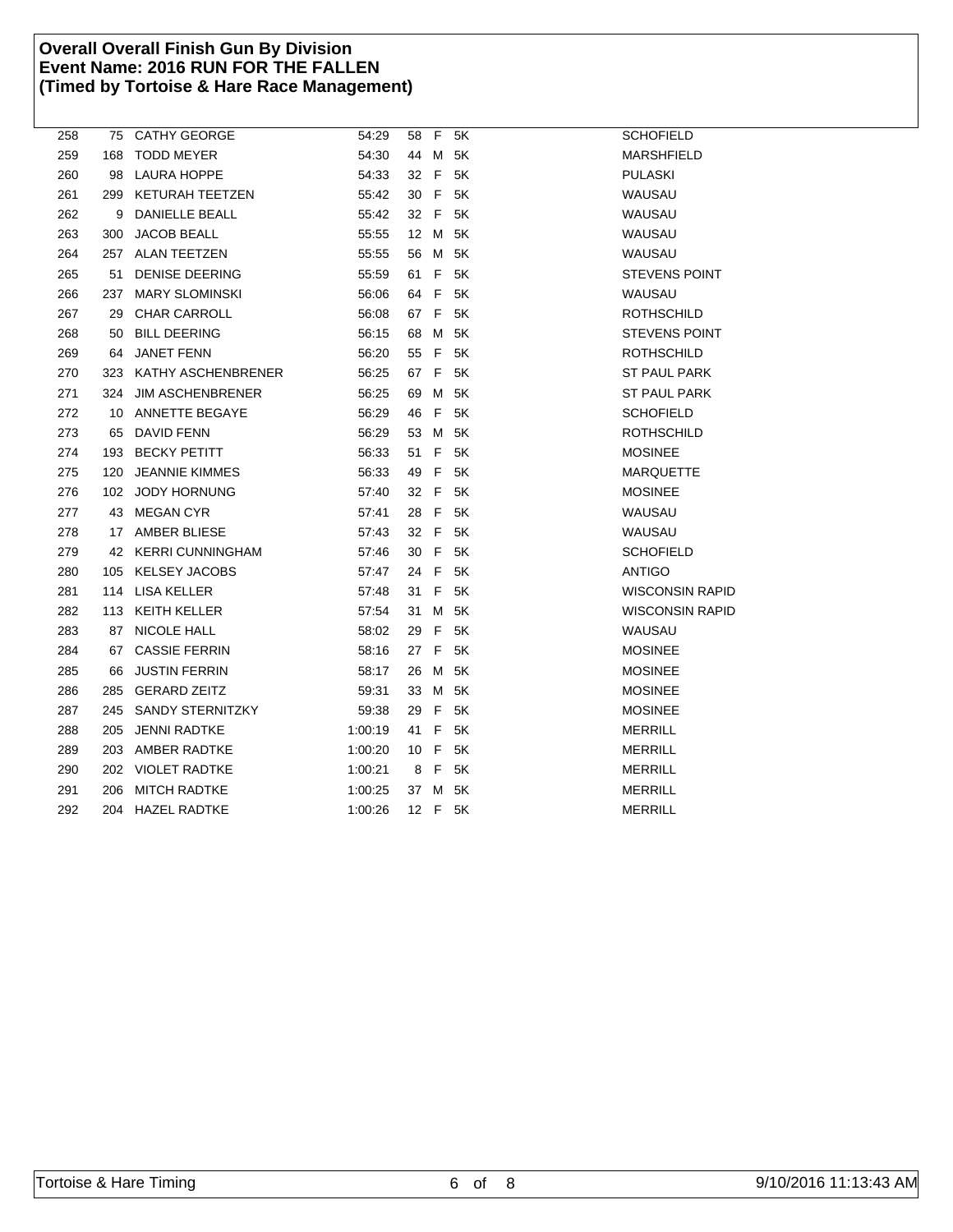# **Division: 10K Entrants:111 Finishers:93**

| DAN BESSETTE<br>38:28<br>38 M 10K<br>1<br>563<br>$\overline{c}$<br><b>SCHOFIELD</b><br>469<br><b>SAM DRANGEID</b><br>40:39<br>19 M<br>10K<br>3<br>463<br><b>BRANDON CUNICO</b><br>40:45<br>34 M 10K<br><b>MERRILL</b><br><b>MORGAN COSCIO</b><br>M 10K<br><b>SCHOFIELD</b><br>4<br>41:59<br>28<br>461<br><b>MATTHEW DEETS</b><br>42:42<br>M 10K<br><b>ROTHSCHILD</b><br>5<br>29<br>466<br>6<br>DAVEY SAPINSKI<br>42:53<br>41 M 10K<br><b>MEDFORD</b><br>557<br>7<br><b>LISA LANG</b><br>34 F 10K<br><b>SCHOFIELD</b><br>488<br>43:35<br>8<br><b>SEAN WRIGHT</b><br>10K<br>WAUSAU<br>542<br>43:46<br>38<br>M<br>9<br>DAN SULLIVAN<br>43:52<br>31 M 10K<br><b>SCHOFIELD</b><br>532<br><b>FRITZ MOUA</b><br>10K<br>10<br>507<br>44:45<br>34<br>M<br><b>SCHOFIELD</b><br><b>THOMAS QUENOW</b><br>52 M 10K<br>11<br>45:11<br>OGEMA<br>519<br><b>JOSH KRUIT</b><br>45:24<br>M 10K<br><b>MOSINEE</b><br>12<br>562<br>28<br><b>BOB KELLEY</b><br>47:51<br>70 M 10K<br>WISCONSIN RAPID<br>13<br>483<br><b>REANNA GUMTZ</b><br>47:52<br>25 F 10K<br>WAUSAU<br>14<br>477<br><b>GARY GRANGER</b><br>15<br>475<br>48:00<br>34 M 10K<br>ROTHSCHILD<br><b>CHUCK WIRSBINSKI</b><br>57 M 10K<br><b>MOSINEE</b><br>16<br>541<br>48:03<br><b>MARATHON</b><br>17<br>554<br>WILLIAM LITZER<br>48:19<br>27 M 10K<br>48:30<br>18<br><b>BRIAN PUENT</b><br>39 M 10K<br><b>MOSINEE</b><br>517<br>19<br>496<br><b>RYAN MAAHS</b><br>48:41<br>37 M 10K<br><b>MOSINEE</b><br>F<br>10K<br>20<br>558<br><b>SHAWN SULLIVAN</b><br>49:36<br>48<br>ROCHELLE DABEL<br>49:55<br>29 F 10K<br>APPLETON<br>21<br>464<br>22<br><b>RODNEY RUEGER</b><br>35 M 10K<br>WAUSAU<br>522<br>50:34<br><b>DICK LANGE</b><br>62 M 10K<br>23<br>490<br>50:39<br>COLBY<br>24<br>508<br><b>JOHN MURRA</b><br>50 M<br>10K<br><b>GRANDVILLE</b><br>51:06<br><b>JASON GRAEFE</b><br>WAUSAU<br>25<br>474<br>51:16<br>38<br>M 10K<br><b>OGEMA</b><br>26<br>518 CARMEN QUEDNOW<br>51:18<br>48<br>F.<br>10K<br><b>KENDRA WELTON</b><br>50 F 10K<br>27<br>538<br>51:21<br>WAUSAU<br><b>MELISSA CUNICO</b><br>33 F<br>10K<br><b>MERRILL</b><br>28<br>462<br>51:23<br>SHEILA SOULSBY<br>41 F<br>10K<br><b>AMHERST</b><br>29<br>529<br>51:48 |
|------------------------------------------------------------------------------------------------------------------------------------------------------------------------------------------------------------------------------------------------------------------------------------------------------------------------------------------------------------------------------------------------------------------------------------------------------------------------------------------------------------------------------------------------------------------------------------------------------------------------------------------------------------------------------------------------------------------------------------------------------------------------------------------------------------------------------------------------------------------------------------------------------------------------------------------------------------------------------------------------------------------------------------------------------------------------------------------------------------------------------------------------------------------------------------------------------------------------------------------------------------------------------------------------------------------------------------------------------------------------------------------------------------------------------------------------------------------------------------------------------------------------------------------------------------------------------------------------------------------------------------------------------------------------------------------------------------------------------------------------------------------------------------------------------------------------------------------------------------------------------------------------------------------------------------------------------------------------------------------------------------------------------------------------------------------------------------------------------------------------------------------------------------------------------|
|                                                                                                                                                                                                                                                                                                                                                                                                                                                                                                                                                                                                                                                                                                                                                                                                                                                                                                                                                                                                                                                                                                                                                                                                                                                                                                                                                                                                                                                                                                                                                                                                                                                                                                                                                                                                                                                                                                                                                                                                                                                                                                                                                                              |
|                                                                                                                                                                                                                                                                                                                                                                                                                                                                                                                                                                                                                                                                                                                                                                                                                                                                                                                                                                                                                                                                                                                                                                                                                                                                                                                                                                                                                                                                                                                                                                                                                                                                                                                                                                                                                                                                                                                                                                                                                                                                                                                                                                              |
|                                                                                                                                                                                                                                                                                                                                                                                                                                                                                                                                                                                                                                                                                                                                                                                                                                                                                                                                                                                                                                                                                                                                                                                                                                                                                                                                                                                                                                                                                                                                                                                                                                                                                                                                                                                                                                                                                                                                                                                                                                                                                                                                                                              |
|                                                                                                                                                                                                                                                                                                                                                                                                                                                                                                                                                                                                                                                                                                                                                                                                                                                                                                                                                                                                                                                                                                                                                                                                                                                                                                                                                                                                                                                                                                                                                                                                                                                                                                                                                                                                                                                                                                                                                                                                                                                                                                                                                                              |
|                                                                                                                                                                                                                                                                                                                                                                                                                                                                                                                                                                                                                                                                                                                                                                                                                                                                                                                                                                                                                                                                                                                                                                                                                                                                                                                                                                                                                                                                                                                                                                                                                                                                                                                                                                                                                                                                                                                                                                                                                                                                                                                                                                              |
|                                                                                                                                                                                                                                                                                                                                                                                                                                                                                                                                                                                                                                                                                                                                                                                                                                                                                                                                                                                                                                                                                                                                                                                                                                                                                                                                                                                                                                                                                                                                                                                                                                                                                                                                                                                                                                                                                                                                                                                                                                                                                                                                                                              |
|                                                                                                                                                                                                                                                                                                                                                                                                                                                                                                                                                                                                                                                                                                                                                                                                                                                                                                                                                                                                                                                                                                                                                                                                                                                                                                                                                                                                                                                                                                                                                                                                                                                                                                                                                                                                                                                                                                                                                                                                                                                                                                                                                                              |
|                                                                                                                                                                                                                                                                                                                                                                                                                                                                                                                                                                                                                                                                                                                                                                                                                                                                                                                                                                                                                                                                                                                                                                                                                                                                                                                                                                                                                                                                                                                                                                                                                                                                                                                                                                                                                                                                                                                                                                                                                                                                                                                                                                              |
|                                                                                                                                                                                                                                                                                                                                                                                                                                                                                                                                                                                                                                                                                                                                                                                                                                                                                                                                                                                                                                                                                                                                                                                                                                                                                                                                                                                                                                                                                                                                                                                                                                                                                                                                                                                                                                                                                                                                                                                                                                                                                                                                                                              |
|                                                                                                                                                                                                                                                                                                                                                                                                                                                                                                                                                                                                                                                                                                                                                                                                                                                                                                                                                                                                                                                                                                                                                                                                                                                                                                                                                                                                                                                                                                                                                                                                                                                                                                                                                                                                                                                                                                                                                                                                                                                                                                                                                                              |
|                                                                                                                                                                                                                                                                                                                                                                                                                                                                                                                                                                                                                                                                                                                                                                                                                                                                                                                                                                                                                                                                                                                                                                                                                                                                                                                                                                                                                                                                                                                                                                                                                                                                                                                                                                                                                                                                                                                                                                                                                                                                                                                                                                              |
|                                                                                                                                                                                                                                                                                                                                                                                                                                                                                                                                                                                                                                                                                                                                                                                                                                                                                                                                                                                                                                                                                                                                                                                                                                                                                                                                                                                                                                                                                                                                                                                                                                                                                                                                                                                                                                                                                                                                                                                                                                                                                                                                                                              |
|                                                                                                                                                                                                                                                                                                                                                                                                                                                                                                                                                                                                                                                                                                                                                                                                                                                                                                                                                                                                                                                                                                                                                                                                                                                                                                                                                                                                                                                                                                                                                                                                                                                                                                                                                                                                                                                                                                                                                                                                                                                                                                                                                                              |
|                                                                                                                                                                                                                                                                                                                                                                                                                                                                                                                                                                                                                                                                                                                                                                                                                                                                                                                                                                                                                                                                                                                                                                                                                                                                                                                                                                                                                                                                                                                                                                                                                                                                                                                                                                                                                                                                                                                                                                                                                                                                                                                                                                              |
|                                                                                                                                                                                                                                                                                                                                                                                                                                                                                                                                                                                                                                                                                                                                                                                                                                                                                                                                                                                                                                                                                                                                                                                                                                                                                                                                                                                                                                                                                                                                                                                                                                                                                                                                                                                                                                                                                                                                                                                                                                                                                                                                                                              |
|                                                                                                                                                                                                                                                                                                                                                                                                                                                                                                                                                                                                                                                                                                                                                                                                                                                                                                                                                                                                                                                                                                                                                                                                                                                                                                                                                                                                                                                                                                                                                                                                                                                                                                                                                                                                                                                                                                                                                                                                                                                                                                                                                                              |
|                                                                                                                                                                                                                                                                                                                                                                                                                                                                                                                                                                                                                                                                                                                                                                                                                                                                                                                                                                                                                                                                                                                                                                                                                                                                                                                                                                                                                                                                                                                                                                                                                                                                                                                                                                                                                                                                                                                                                                                                                                                                                                                                                                              |
|                                                                                                                                                                                                                                                                                                                                                                                                                                                                                                                                                                                                                                                                                                                                                                                                                                                                                                                                                                                                                                                                                                                                                                                                                                                                                                                                                                                                                                                                                                                                                                                                                                                                                                                                                                                                                                                                                                                                                                                                                                                                                                                                                                              |
|                                                                                                                                                                                                                                                                                                                                                                                                                                                                                                                                                                                                                                                                                                                                                                                                                                                                                                                                                                                                                                                                                                                                                                                                                                                                                                                                                                                                                                                                                                                                                                                                                                                                                                                                                                                                                                                                                                                                                                                                                                                                                                                                                                              |
|                                                                                                                                                                                                                                                                                                                                                                                                                                                                                                                                                                                                                                                                                                                                                                                                                                                                                                                                                                                                                                                                                                                                                                                                                                                                                                                                                                                                                                                                                                                                                                                                                                                                                                                                                                                                                                                                                                                                                                                                                                                                                                                                                                              |
|                                                                                                                                                                                                                                                                                                                                                                                                                                                                                                                                                                                                                                                                                                                                                                                                                                                                                                                                                                                                                                                                                                                                                                                                                                                                                                                                                                                                                                                                                                                                                                                                                                                                                                                                                                                                                                                                                                                                                                                                                                                                                                                                                                              |
|                                                                                                                                                                                                                                                                                                                                                                                                                                                                                                                                                                                                                                                                                                                                                                                                                                                                                                                                                                                                                                                                                                                                                                                                                                                                                                                                                                                                                                                                                                                                                                                                                                                                                                                                                                                                                                                                                                                                                                                                                                                                                                                                                                              |
|                                                                                                                                                                                                                                                                                                                                                                                                                                                                                                                                                                                                                                                                                                                                                                                                                                                                                                                                                                                                                                                                                                                                                                                                                                                                                                                                                                                                                                                                                                                                                                                                                                                                                                                                                                                                                                                                                                                                                                                                                                                                                                                                                                              |
|                                                                                                                                                                                                                                                                                                                                                                                                                                                                                                                                                                                                                                                                                                                                                                                                                                                                                                                                                                                                                                                                                                                                                                                                                                                                                                                                                                                                                                                                                                                                                                                                                                                                                                                                                                                                                                                                                                                                                                                                                                                                                                                                                                              |
|                                                                                                                                                                                                                                                                                                                                                                                                                                                                                                                                                                                                                                                                                                                                                                                                                                                                                                                                                                                                                                                                                                                                                                                                                                                                                                                                                                                                                                                                                                                                                                                                                                                                                                                                                                                                                                                                                                                                                                                                                                                                                                                                                                              |
|                                                                                                                                                                                                                                                                                                                                                                                                                                                                                                                                                                                                                                                                                                                                                                                                                                                                                                                                                                                                                                                                                                                                                                                                                                                                                                                                                                                                                                                                                                                                                                                                                                                                                                                                                                                                                                                                                                                                                                                                                                                                                                                                                                              |
|                                                                                                                                                                                                                                                                                                                                                                                                                                                                                                                                                                                                                                                                                                                                                                                                                                                                                                                                                                                                                                                                                                                                                                                                                                                                                                                                                                                                                                                                                                                                                                                                                                                                                                                                                                                                                                                                                                                                                                                                                                                                                                                                                                              |
|                                                                                                                                                                                                                                                                                                                                                                                                                                                                                                                                                                                                                                                                                                                                                                                                                                                                                                                                                                                                                                                                                                                                                                                                                                                                                                                                                                                                                                                                                                                                                                                                                                                                                                                                                                                                                                                                                                                                                                                                                                                                                                                                                                              |
|                                                                                                                                                                                                                                                                                                                                                                                                                                                                                                                                                                                                                                                                                                                                                                                                                                                                                                                                                                                                                                                                                                                                                                                                                                                                                                                                                                                                                                                                                                                                                                                                                                                                                                                                                                                                                                                                                                                                                                                                                                                                                                                                                                              |
|                                                                                                                                                                                                                                                                                                                                                                                                                                                                                                                                                                                                                                                                                                                                                                                                                                                                                                                                                                                                                                                                                                                                                                                                                                                                                                                                                                                                                                                                                                                                                                                                                                                                                                                                                                                                                                                                                                                                                                                                                                                                                                                                                                              |
| JEFF SPIELVOGEL<br>49 M 10K<br>APPLETON<br>30<br>530<br>51:56                                                                                                                                                                                                                                                                                                                                                                                                                                                                                                                                                                                                                                                                                                                                                                                                                                                                                                                                                                                                                                                                                                                                                                                                                                                                                                                                                                                                                                                                                                                                                                                                                                                                                                                                                                                                                                                                                                                                                                                                                                                                                                                |
| <b>ROTHSCHILD</b><br>31<br>559<br><b>JEFF LEWIS</b><br>52:23<br>57 M 10K                                                                                                                                                                                                                                                                                                                                                                                                                                                                                                                                                                                                                                                                                                                                                                                                                                                                                                                                                                                                                                                                                                                                                                                                                                                                                                                                                                                                                                                                                                                                                                                                                                                                                                                                                                                                                                                                                                                                                                                                                                                                                                     |
| 32<br><b>JEN KRAUSE</b><br>52:34<br>10K<br><b>SCHOFIELD</b><br>486<br>43<br>F                                                                                                                                                                                                                                                                                                                                                                                                                                                                                                                                                                                                                                                                                                                                                                                                                                                                                                                                                                                                                                                                                                                                                                                                                                                                                                                                                                                                                                                                                                                                                                                                                                                                                                                                                                                                                                                                                                                                                                                                                                                                                                |
| 33<br>473 TRESSA GITZLAFF<br>53:21<br><b>EDGAR</b><br>41<br>F<br>10K                                                                                                                                                                                                                                                                                                                                                                                                                                                                                                                                                                                                                                                                                                                                                                                                                                                                                                                                                                                                                                                                                                                                                                                                                                                                                                                                                                                                                                                                                                                                                                                                                                                                                                                                                                                                                                                                                                                                                                                                                                                                                                         |
| <b>MOSINEE</b><br>34<br><b>KRISTEN CHURKEY</b><br>22 F 10K<br>460<br>53.54                                                                                                                                                                                                                                                                                                                                                                                                                                                                                                                                                                                                                                                                                                                                                                                                                                                                                                                                                                                                                                                                                                                                                                                                                                                                                                                                                                                                                                                                                                                                                                                                                                                                                                                                                                                                                                                                                                                                                                                                                                                                                                   |
| 35<br>ELIZABETH BORCHARDT<br>54:15<br>31 F 10K<br>WITTENBERG<br>454                                                                                                                                                                                                                                                                                                                                                                                                                                                                                                                                                                                                                                                                                                                                                                                                                                                                                                                                                                                                                                                                                                                                                                                                                                                                                                                                                                                                                                                                                                                                                                                                                                                                                                                                                                                                                                                                                                                                                                                                                                                                                                          |
| 50 M 10K<br><b>SCHOFIELD</b><br>36<br><b>MARK ECKLUND</b><br>54:26<br>470                                                                                                                                                                                                                                                                                                                                                                                                                                                                                                                                                                                                                                                                                                                                                                                                                                                                                                                                                                                                                                                                                                                                                                                                                                                                                                                                                                                                                                                                                                                                                                                                                                                                                                                                                                                                                                                                                                                                                                                                                                                                                                    |
| 37<br>LAURA LUNDY<br>55:24<br>45 F 10K<br>MEDFORD<br>549                                                                                                                                                                                                                                                                                                                                                                                                                                                                                                                                                                                                                                                                                                                                                                                                                                                                                                                                                                                                                                                                                                                                                                                                                                                                                                                                                                                                                                                                                                                                                                                                                                                                                                                                                                                                                                                                                                                                                                                                                                                                                                                     |
| 38<br>STACY JACOBS<br>55:42<br>33 F 10K<br>MOSINEE<br>481                                                                                                                                                                                                                                                                                                                                                                                                                                                                                                                                                                                                                                                                                                                                                                                                                                                                                                                                                                                                                                                                                                                                                                                                                                                                                                                                                                                                                                                                                                                                                                                                                                                                                                                                                                                                                                                                                                                                                                                                                                                                                                                    |
| 39<br><b>ERIC GERNAND</b><br>55:51<br>45 M 10K<br>KIHEI<br>472                                                                                                                                                                                                                                                                                                                                                                                                                                                                                                                                                                                                                                                                                                                                                                                                                                                                                                                                                                                                                                                                                                                                                                                                                                                                                                                                                                                                                                                                                                                                                                                                                                                                                                                                                                                                                                                                                                                                                                                                                                                                                                               |
| <b>ADAMS</b><br>40<br>525 PENNY SELLHAUSEN<br>55:58<br>52 F 10K                                                                                                                                                                                                                                                                                                                                                                                                                                                                                                                                                                                                                                                                                                                                                                                                                                                                                                                                                                                                                                                                                                                                                                                                                                                                                                                                                                                                                                                                                                                                                                                                                                                                                                                                                                                                                                                                                                                                                                                                                                                                                                              |
| 41<br>546 STEPHEN PRITCHARD<br>56:08<br>43 M 10K<br><b>MOSINEE</b>                                                                                                                                                                                                                                                                                                                                                                                                                                                                                                                                                                                                                                                                                                                                                                                                                                                                                                                                                                                                                                                                                                                                                                                                                                                                                                                                                                                                                                                                                                                                                                                                                                                                                                                                                                                                                                                                                                                                                                                                                                                                                                           |
| 42<br>510 RHONDA NOUSEN<br>56:32<br>41 F 10K<br><b>BIRNAMWOOD</b>                                                                                                                                                                                                                                                                                                                                                                                                                                                                                                                                                                                                                                                                                                                                                                                                                                                                                                                                                                                                                                                                                                                                                                                                                                                                                                                                                                                                                                                                                                                                                                                                                                                                                                                                                                                                                                                                                                                                                                                                                                                                                                            |
| 43<br>555 ASHLEY URMANSKI<br>56:42<br>29 F 10K<br><b>EDGAR</b>                                                                                                                                                                                                                                                                                                                                                                                                                                                                                                                                                                                                                                                                                                                                                                                                                                                                                                                                                                                                                                                                                                                                                                                                                                                                                                                                                                                                                                                                                                                                                                                                                                                                                                                                                                                                                                                                                                                                                                                                                                                                                                               |
| 533<br>ANDREW SZYMANSKI<br>57:05<br>20 M 10K<br>LOYAL<br>44                                                                                                                                                                                                                                                                                                                                                                                                                                                                                                                                                                                                                                                                                                                                                                                                                                                                                                                                                                                                                                                                                                                                                                                                                                                                                                                                                                                                                                                                                                                                                                                                                                                                                                                                                                                                                                                                                                                                                                                                                                                                                                                  |
| DAVID HELMER<br>57:16<br>64 M 10K<br>WAUSAU<br>45<br>561                                                                                                                                                                                                                                                                                                                                                                                                                                                                                                                                                                                                                                                                                                                                                                                                                                                                                                                                                                                                                                                                                                                                                                                                                                                                                                                                                                                                                                                                                                                                                                                                                                                                                                                                                                                                                                                                                                                                                                                                                                                                                                                     |
| <b>MARK RICHETTO</b><br>57:16<br>56 M 10K<br>WAUSAU<br>46<br>560                                                                                                                                                                                                                                                                                                                                                                                                                                                                                                                                                                                                                                                                                                                                                                                                                                                                                                                                                                                                                                                                                                                                                                                                                                                                                                                                                                                                                                                                                                                                                                                                                                                                                                                                                                                                                                                                                                                                                                                                                                                                                                             |
| 47<br><b>SHAWN SULLVAN</b><br>57:59<br>48 F 10K<br>STETSONVILLE<br>548                                                                                                                                                                                                                                                                                                                                                                                                                                                                                                                                                                                                                                                                                                                                                                                                                                                                                                                                                                                                                                                                                                                                                                                                                                                                                                                                                                                                                                                                                                                                                                                                                                                                                                                                                                                                                                                                                                                                                                                                                                                                                                       |
| AMBER NUESKE<br>10K<br>WAUSAU<br>48<br>511<br>58:11<br>29<br>F.                                                                                                                                                                                                                                                                                                                                                                                                                                                                                                                                                                                                                                                                                                                                                                                                                                                                                                                                                                                                                                                                                                                                                                                                                                                                                                                                                                                                                                                                                                                                                                                                                                                                                                                                                                                                                                                                                                                                                                                                                                                                                                              |
| 49<br>498 LOGAN MARIE<br>58:13<br>24 F 10K<br>SAINT PAUL                                                                                                                                                                                                                                                                                                                                                                                                                                                                                                                                                                                                                                                                                                                                                                                                                                                                                                                                                                                                                                                                                                                                                                                                                                                                                                                                                                                                                                                                                                                                                                                                                                                                                                                                                                                                                                                                                                                                                                                                                                                                                                                     |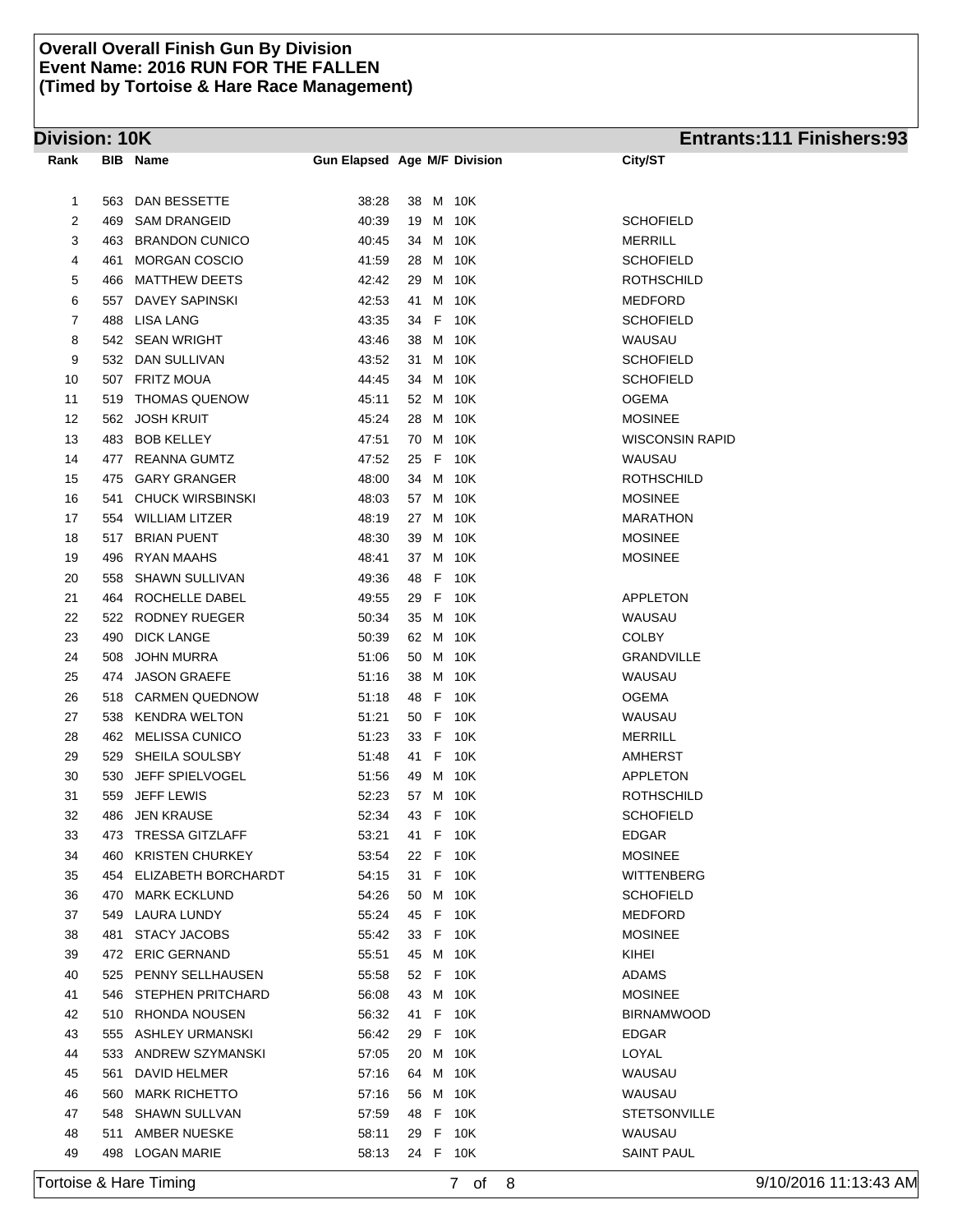| 50 |     | 515 CHAR PLOWMAN       | 58:13   |      |      | 55 F 10K | WISCONSIN RAPID      |
|----|-----|------------------------|---------|------|------|----------|----------------------|
| 51 |     | 509 KAYLA NIXDORF      | 58:14   |      |      | 28 F 10K | ABBOTSFORD           |
| 52 |     | 527 JODI SLEZNIKOW     | 58:25   |      |      | 31 F 10K | MARSHFIELD           |
| 53 | 531 | JAYNE SPIELVOGEL       | 58:49   | 49   | -F   | 10K      | APPLETON             |
| 54 |     | 479 SALLY HOLZHAUER    | 59:22   |      |      | 27 F 10K | WAUSAU               |
| 55 | 500 | JANE MATTIAS           | 59:23   |      |      | 59 F 10K | ADELL                |
| 56 |     | 476 ANDREA GRANGER     | 59:49   |      |      | 32 F 10K | ROTHSCHILD           |
| 57 |     | 512 RACHEL ORTNER      | 1:00:29 | 35 F |      | 10K      | PITTSVILLE           |
| 58 | 520 | TOM REAMER             | 1:00:32 |      | 29 M | 10K      | <b>SCHOFIELD</b>     |
| 59 | 501 | <b>KIM MCCARRON</b>    | 1:00:32 |      |      | 48 F 10K | <b>STEVENS POINT</b> |
| 60 |     | 513 SAMANTHA OSTROWSKI | 1:01:06 | 23 F |      | 10K      | ELAND                |
| 61 |     | 504 CARLA MISKOWSKI    | 1:01:51 | 50   | F.   | 10K      | <b>STEVENS POINT</b> |
| 62 | 528 | TAMMY SOLBERG          | 1:02:02 | 31 F |      | 10K      | <b>COLBY</b>         |
| 63 | 489 | MICHELLE LANGE         | 1:02:05 | 61 F |      | 10K      | <b>COLBY</b>         |
| 64 |     | 467 LISA DISHER        | 1:02:06 | 41 F |      | 10K      | <b>PLOVER</b>        |
| 65 | 550 | <b>SUE YANG</b>        | 1:02:40 | 30 M |      | 10K      | <b>SCHOFIELD</b>     |
| 66 |     | 556 DAVID SLEZNIKOW    | 1:02:58 | 32 M |      | 10K      | MARSHFIELD           |
| 67 |     | 506 ELLEANA MOUA       | 1:03:35 |      |      | 13 F 10K | <b>SCHOFIELD</b>     |
| 68 |     | 516 AMY PRUNUSKE       | 1:03:41 |      |      | 39 F 10K | <b>SCHOFIELD</b>     |
| 69 | 465 | DANA DAHM              | 1:04:02 | 44 F |      | 10K      | <b>ROTHSCHILD</b>    |
| 70 |     | 543 LOUISE YANG        | 1:04:03 | 32 F |      | 10K      | <b>SCHOFIELD</b>     |
| 71 |     | 482 NICOLE KEEPERS     | 1:04:05 | 38 F |      | 10K      | RHINELANDER          |
| 72 |     | 505 KATIE MONTGOMERY   | 1:04:07 | 29 F |      | 10K      | <b>OXFORD</b>        |
| 73 | 480 | NICKI BEHSELICH ICKL   | 1:04:13 | 43 F |      | 10K      | <b>ARPIN</b>         |
| 74 |     | 494 SARA LONSDORF      | 1:05:35 | 40 F |      | 10K      | MERRILL              |
| 75 |     | 487 NICOLE KUKUCZKA    | 1:05:47 | 34 F |      | 10K      | <b>MOSINEE</b>       |
| 76 |     | 456 SUSAN BROWN        | 1:09:39 | 32 F |      | 10K      | MUNDELEIN            |
| 77 | 471 | CHRISTINE ECKLUND      | 1:09:44 | 53 F |      | 10K      | <b>SCHOFIELD</b>     |
| 78 | 536 | EMILY THURIER          | 1:10:14 | 25 F |      | 10K      | <b>MOSINEE</b>       |
| 79 |     | 497 JULIA MANCL        | 1:10:30 | 25 F |      | 10K      | WISCONSIN RAPID      |
| 80 | 539 | JACQUIE WILLIAMS       | 1:13:30 |      |      | 36 F 10K | ALBERTVILLE          |
| 81 |     | 540 CHLOE WINKLER      | 1:14:56 | 30 F |      | 10K      | DEERBROOK            |
| 82 |     | 493 EMILY LEY          | 1:15:28 |      |      | 32 F 10K | WAUSAU               |
| 83 |     | 492 JOHN LEY           | 1:15:28 |      |      | 63 M 10K | TOMAHAWK             |
| 84 |     | 535 AMY THOMPSON       | 1:18:12 |      |      | 26 F 10K | <b>SCHOFIELD</b>     |
| 85 | 502 | <b>CAROLYN MCGRATH</b> | 1:34:48 |      |      | 51 F 10K | <b>BRYANT</b>        |
| 86 | 455 | <b>BOBBI BRAUN</b>     | 1:34:48 | 44   | - F  | 10K      | <b>ANTIGO</b>        |
| 87 | 523 | <b>TIM RUSTICK</b>     | 1:37:35 |      | 43 M | 10K      | <b>ROTHSCHILD</b>    |
| 88 | 524 | <b>TAMMY SCHUBRING</b> | 1:37:37 | 41   | - F  | 10K      | <b>SCHOFIELD</b>     |
| 89 | 552 | <b>DONNA SIPPL</b>     | 1.37.38 | 55 F |      | 10K      | <b>MOSINEE</b>       |
| 90 | 526 | AMANDA SLAGLE          | 1:37:59 | 33 F |      | 10K      | <b>PLOVER</b>        |
| 91 | 499 | AMY MATHWICH           | 1:40:21 | 38 F |      | 10K      | <b>ATHENS</b>        |
| 92 | 534 | <b>HEIDI TESKE</b>     | 1:40:21 |      |      | 42 F 10K | <b>MERRILL</b>       |
| 93 | 551 | <b>MIKE SIPPL</b>      | 1:40:25 |      |      | 64 M 10K | <b>MOSINEE</b>       |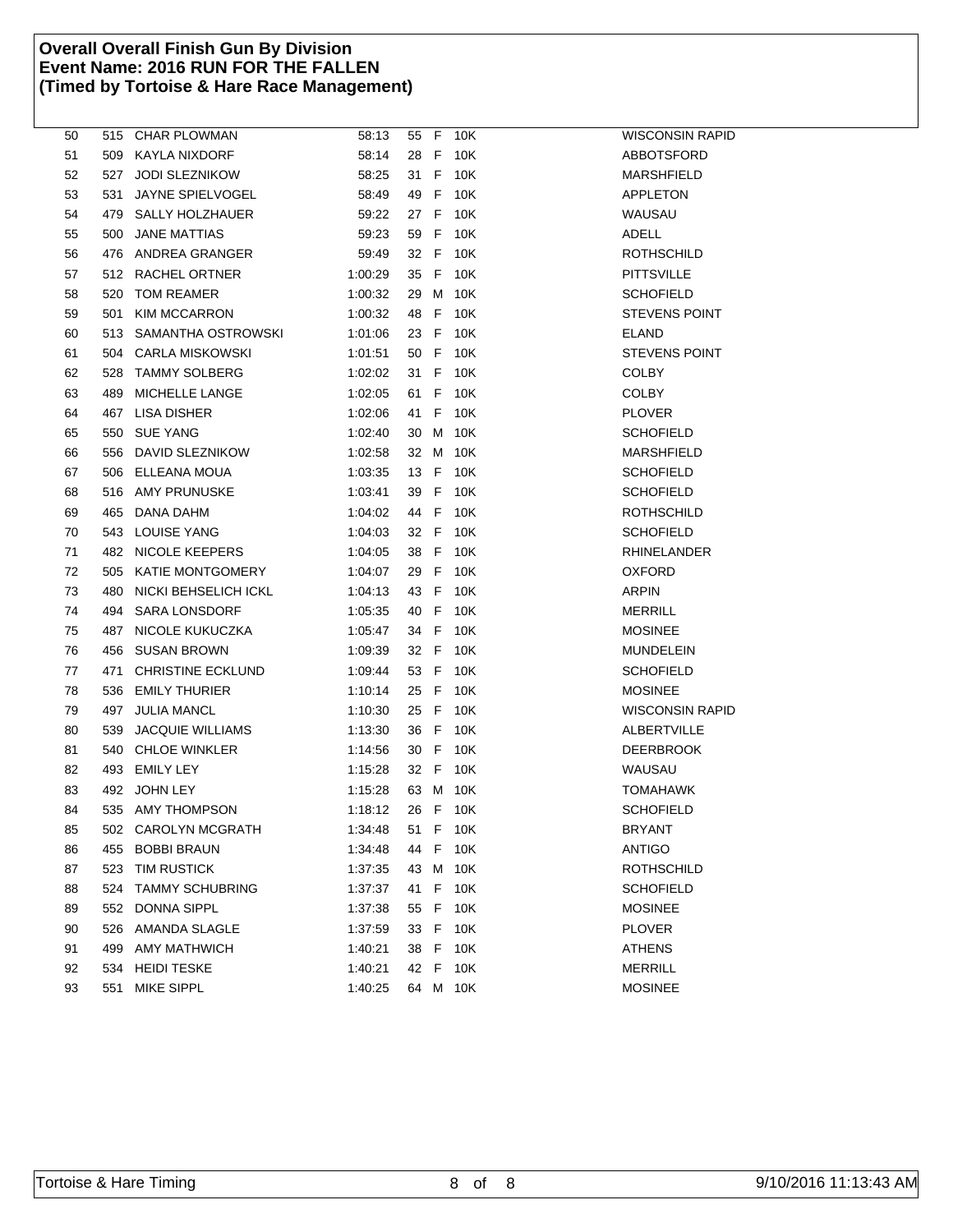| <b>Division: 5K</b> |            |                                                |                             |              |                                  | Entrants: 331 Finishers: 293 |
|---------------------|------------|------------------------------------------------|-----------------------------|--------------|----------------------------------|------------------------------|
| Rank                |            | <b>BIB</b> Name                                | Gun Elapsed Age M/F City/ST |              |                                  |                              |
|                     |            | <b>Top Overall In 5K Division MALE</b>         |                             |              |                                  |                              |
| 1                   |            | 322 KRIS BORCHARDT                             | 17:20                       | 37 M         | <b>WESTON</b>                    |                              |
|                     |            |                                                |                             |              |                                  |                              |
|                     |            | Top Overall In 5K Division FEMALE              |                             |              |                                  |                              |
| $\mathbf{1}$        |            | 160 MELANIE MARTIN                             | 22:10                       | 39 F         | <b>MARATHON</b>                  |                              |
|                     |            |                                                |                             |              |                                  |                              |
|                     |            | Age Groups: 12 AND UNDER MALE                  |                             |              |                                  |                              |
| $\mathbf{1}$        |            | 215 EREK ROSS                                  | 23:30                       | 12 M         | WAUSAU                           |                              |
| 2                   |            | 92 ARIC HEINECK                                | 25:22                       | 1 M          | <b>WISCONSIN RAPID</b>           |                              |
| 3                   |            | 33 BRADY CLEVELAND                             | 26:19                       | 11 M         | WAUSAU                           |                              |
| 4                   |            | 39 SPENCER COOPER                              | 26:19                       | 12 M         | WAUSAU                           |                              |
| 5                   |            | 214 KENNY ROSS                                 | 26:27                       | 9 M          | WAUSAU                           |                              |
| 6                   |            | 211 CLAYTON ROSE                               | 32:11                       | 12 M         | WAUSAU                           |                              |
| $\overline{7}$      |            | 111 JACK KAMPMEYER                             | 35:00                       | 10 M         | <b>COLBY</b>                     |                              |
| 8                   |            | 300 JACOB BEALL                                | 55:55                       | 12 M         | WAUSAU                           |                              |
|                     |            | Age Groups: 12 AND UNDER FEMALE                |                             |              |                                  |                              |
| 1                   |            | 40 ELLI COOPER                                 | 26:50                       | 9 F          | WAUSAU                           |                              |
| 2                   |            | 96 HALEY HOPPE                                 | 27:02                       | 11 F         | <b>PULASKI</b>                   |                              |
| 3                   |            | 154 REBECCA LUEBBE                             | 27:10                       | 12 F         | <b>MOSINEE</b>                   |                              |
| 4                   |            | 187 KENDRA OHDE                                | 30:19                       | 11 F         | <b>ROTHSCHILD</b>                |                              |
| 5                   |            | 170 JORIE MEYER                                | 33:27                       | 12 F         | <b>MARSHFIELD</b>                |                              |
| 6                   |            | 325 BROOKE OHDE                                | 33:34                       | 11F          | WAUSAU                           |                              |
| 7                   |            | 169 HALLIE MEYER                               | 35:21                       | 9 F          | MARSHFIELD                       |                              |
| 8                   |            | 128 LAUREN KREMBS                              | 35:49                       | 9 F          | <b>SCHOFIELD</b>                 |                              |
| 9                   |            | 178 HANNAH MOUA                                | 36:27                       | 10 F         | <b>SCHOFIELD</b>                 |                              |
| 10                  |            | 255 KIERA TAPPAN                               | 52:38                       | 10 F         | WAUSAU                           |                              |
| 11                  |            | 203 AMBER RADTKE                               | 1:00:20                     | 10 F         | <b>MERRILL</b>                   |                              |
| 12<br>13            |            | 202 VIOLET RADTKE<br>204 HAZEL RADTKE          | 1:00:21<br>1:00:26          | 8 F<br>12 F  | <b>MERRILL</b><br><b>MERRILL</b> |                              |
|                     |            |                                                |                             |              |                                  |                              |
|                     |            | Age Groups: 13-19 MALE                         |                             |              |                                  |                              |
| 1                   |            | 97 ALEXANDER HOPPE                             | 21:06                       | 13 M         | <b>PULASKI</b>                   |                              |
| 2                   | 70         | <b>CONNOR FOX</b>                              | 23:19                       | 19 M         | <b>CUSTER</b>                    |                              |
| 3                   |            | 12 THOMAS BENISHEK                             | 25:04                       | 13 M         | <b>MOSINEE</b>                   |                              |
| 4                   | 147        | <b>CHALIG LO</b>                               | 25:56                       | 16 M         | <b>SCHOFIELD</b>                 |                              |
| 5                   | 326        | ANDREW RASCHKE                                 | 26:04                       | 17 M         | WAUSAU                           |                              |
| 6                   | 126        | <b>MIKE KRASOWSKI</b>                          | 26:05                       | 14 M         | WAUSAU                           |                              |
| 7<br>8              | 164<br>328 | <b>CONOR MCINTYRE</b><br><b>MICHAEL STANKE</b> | 26:34                       | 17 M         | WAUSAU<br>WAUSAU                 |                              |
| 9                   | 173        | <b>SPENCER MILLER</b>                          | 26:34<br>26:35              | 16 M<br>18 M | <b>MOSINEE</b>                   |                              |
| 10                  | 260        | <b>JUSTIN THUMS</b>                            | 27:00                       | 16 M         | <b>SCHOFIELD</b>                 |                              |
| 11                  | 268        | <b>KEVIN VANDEN HEUVEL</b>                     | 27:40                       | 15 M         | <b>MOSINEE</b>                   |                              |
| 12                  | 150        | MITCHELL LOVELESS                              | 27:51                       | 14 M         | <b>SCHOFIELD</b>                 |                              |
| 13                  | 148        | <b>CHAMONG LO</b>                              | 28:33                       | 17 M         | <b>SCHOFIELD</b>                 |                              |
| 14                  | 293        | <b>JACK DUFFY</b>                              | 28:49                       | 14 M         | WAUSAU                           |                              |
| 15                  |            | 262 PEYTON TIMLER                              | 28:49                       | 14 M         | WAUSAU                           |                              |
| 16                  | 329        | <b>MATTHEW STANKE</b>                          | 30:49                       | 14 M         | WAUSAU                           |                              |
| 17                  | 331        | FERNANDO JUAN                                  | 31:31                       | 16 M         | WAUSAU                           |                              |
| 18                  | 125        | SAM KRASOWSKI                                  | 31:36                       | 14 M         | WAUSAU                           |                              |
| 19                  |            | 327 XUEZONG LO                                 | 37:17                       | 18 M         | WAUSAU                           |                              |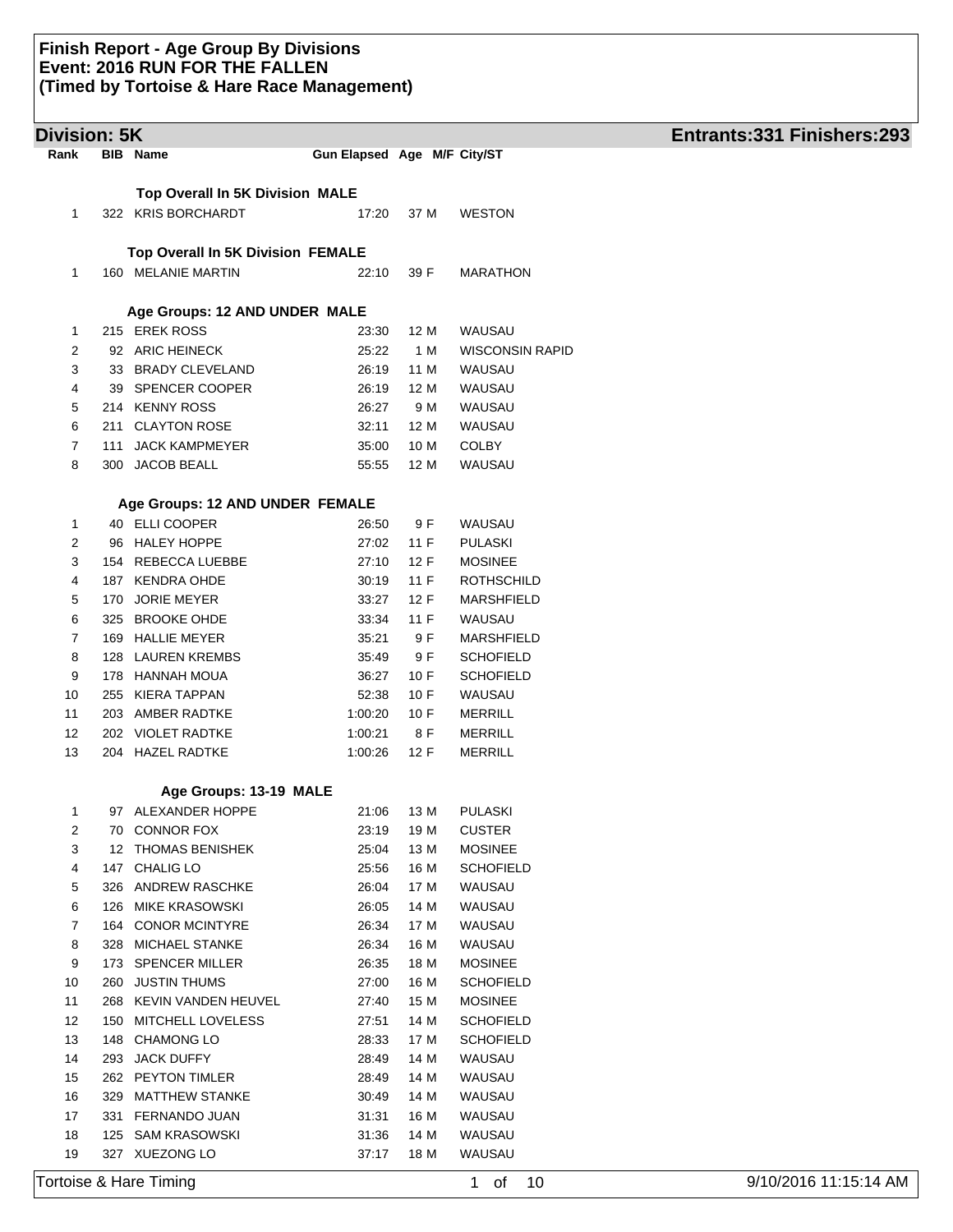| $\overline{20}$ | 46  | <b>COLLIN DAVIDS</b>        | 38:43 | 14 M | <b>IOLA</b>            |
|-----------------|-----|-----------------------------|-------|------|------------------------|
| 21              | 315 | NATE BRILL                  | 38:56 | 17 M | WAUSAU                 |
|                 |     |                             |       |      |                        |
|                 |     | Age Groups: 13-19 FEMALE    |       |      |                        |
| 1               | 276 | JULIA ERICKSON              | 23:33 | 19 F | <b>MOSINEE</b>         |
| 2               | 155 | <b>ERICA LUEBBE</b>         | 26:26 | 16 F | <b>MOSINEE</b>         |
| 3               |     | 142 JAYLYN LEPAK            | 26:27 | 17 F | <b>MOSINEE</b>         |
| 4               |     | 110 SAMANTHA KACZOR         | 26:36 | 18 F | <b>MOSINEE</b>         |
|                 |     |                             |       |      | <b>SCHOFIELD</b>       |
| 5               |     | 116 ALYSSA KELNHOFER        | 29:15 | 13 F |                        |
| 6               |     | 218 SHAYLYNN ROWE           | 31:26 | 15 F | <b>MOSINEE</b>         |
| 7               |     | 158 MAKENNA MAI             | 32:57 | 14 F | <b>MOSINEE</b>         |
| 8               |     | 117 CADY KELNHOFER          | 35:03 | 17 F | <b>SCHOFIELD</b>       |
| 9               |     | 236 KYLEE SKINNER           | 35:37 | 14 F | WAUSAU                 |
| 10              |     | 297 SAMANTHA REEDE          | 38:22 | 14 F | <b>MOSINEE</b>         |
| 11              |     | 30 CHEYENNE CHANG           | 42:03 | 13 F | <b>HARTFORD</b>        |
| 12              | 27  | SARAH BUENNING              | 43:46 | 15 F | <b>MOSINEE</b>         |
| 13              |     | 308 CAITLIN BLUME           | 45:22 | 17 F | <b>MARATHON</b>        |
|                 |     |                             |       |      |                        |
|                 |     | Age Groups: 20-29 MALE      |       |      |                        |
| 1               | 235 | <b>WESTON SINKULA</b>       | 20:06 | 24 M | <b>MOSINEE</b>         |
| 2               | 73  | <b>NICK FREUND</b>          | 24:44 | 23 M | WAUSAU                 |
| 3               | 264 | <b>BRETT TRITTEN</b>        | 27:40 | 26 M | <b>MOSINEE</b>         |
| 4               | 275 | <b>FRANKLIN WEBB</b>        |       | 24 M | WAUSAU                 |
|                 |     |                             | 31:34 |      |                        |
| 5               |     | 289 KYLE AYVAZZADEH         | 36:43 | 22 M | <b>MINOCQUA</b>        |
| 6               | 320 | ANDREW ALESAUSKAS           | 36:43 | 23 M | <b>MINOCQUA</b>        |
| 7               | 62  | TYLER FANDREY               | 37:05 | 28 M | <b>MOSINEE</b>         |
| 8               | 227 | MYKLE SEDO                  | 45:54 | 24 M | <b>MOSINEE</b>         |
| 9               | 66  | <b>JUSTIN FERRIN</b>        | 58:17 | 26 M | <b>MOSINEE</b>         |
|                 |     |                             |       |      |                        |
|                 |     | Age Groups: 20-29 FEMALE    |       |      |                        |
| 1               | 263 | BETH TRITTEN                | 23:35 | 24 F | <b>MOSINEE</b>         |
| 2               | 221 | SARAH SALA                  | 23:48 | 28 F | WAUSAU                 |
| 3               |     | 184 LAURA NICOLE            | 24:38 | 29 F | WAUSAU                 |
| 4               |     | 217 STEPHANIE ROTTSCHEIT    | 25:37 | 27 F | WAUSAU                 |
| 5               | 1   | <b>KALLIE ALLMAN</b>        | 25:51 | 29 F | <b>ROTHSCHILD</b>      |
| 6               | 281 | <b>CASEY WOLLER</b>         | 28:09 | 24 F | WAUSAU                 |
| 7               | 241 | <b>GABBY SORANO</b>         | 29:10 | 26 F | ANTIGO                 |
| 8               | 137 | <b>NICOLE LEMMER</b>        | 29:15 | 27 F | MARATHON               |
| 9               | 222 | <b>JESSICA SCHARFENBERG</b> | 29:16 | 27 F | <b>JUNCTION CITY</b>   |
| 10              | 186 | <b>SHAR OGIBA</b>           | 29:36 | 29 F | <b>BIRNAMWOOD</b>      |
|                 |     | 313 ALLISON BRILL           |       |      |                        |
| 11              |     |                             | 31:26 | 21 F |                        |
| 12              | 77  | <b>MARISSA GLASKE</b>       | 31:55 | 25 F | DE PERE                |
| 13              | 305 | MORGAN ADAMSKI              | 32:04 | 22 F | ROTHSCHILD             |
| 14              |     | 104 ERIKA HUNTER            | 33:14 | 27 F | DEER PARK              |
| 15              | 146 | MORGAN LIEGL                | 33:16 | 24 F | <b>SCHOFIELD</b>       |
| 16              | 56  | AMANDA DUNCAN               | 34:55 | 27 F | <b>MOSINEE</b>         |
| 17              | 207 | CRYSTAL RAKESTRAW           | 35:30 | 29 F | <b>WISCONSIN RAPID</b> |
| 18              | 171 | MICHELLE MIELKE             | 36:12 | 25 F | WAUSAU                 |
| 19              |     | 152 SARA LUCHINI            | 36:56 | 27 F | MARSHFIELD             |
| 20              |     | 330 CALEEN CURTIS           | 39:02 | 24 F | WAUSAU                 |
| 21              | 81  | REBEKAH GRIEPENTROG         | 39.29 | 28 F | WAUSAU                 |
| 22              | 59  | KATHRYN ERB                 | 39:30 | 23 F | <b>SCHOFIELD</b>       |
| 23              | 231 | KATE SHAMBEAU               | 39:31 | 27 F | <b>MOSINEE</b>         |
| 24              | 271 | <b>BRITTANY VENUS</b>       | 39:31 | 26 F | <b>SCHOFIELD</b>       |
|                 |     |                             |       |      |                        |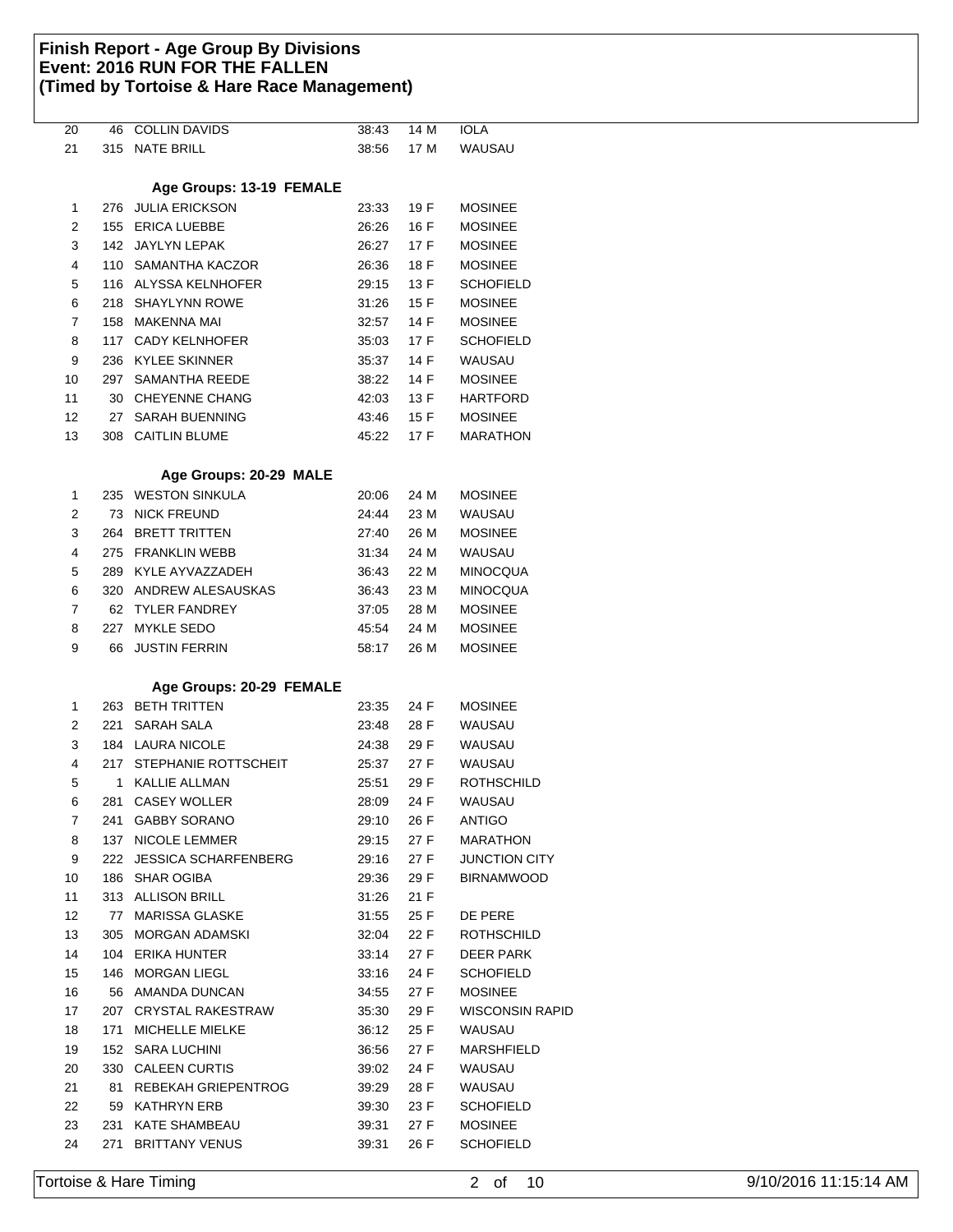| 25 |             | 258 MEGAN THEOBALD       | 39:31   | 27 F | <b>WAUSAU</b>          |
|----|-------------|--------------------------|---------|------|------------------------|
| 26 | 106         | DAKOTAH JACOBS           | 39:34   | 20 F | <b>MOSINEE</b>         |
| 27 | 93          | <b>JESSICA HELMINIAK</b> | 41:34   | 25 F | <b>STEVENS POINT</b>   |
| 28 |             | 26 BETHANY BUENNING      | 43:46   | 21 F | <b>MOSINEE</b>         |
| 29 |             | 3 DANIELLE BACA          | 44:37   | 23 F | WAUSAU                 |
| 30 |             | 162 COURTNEY MARVIN      | 44:37   | 23 F | <b>MADISON</b>         |
| 31 |             | 228 NICOLE SEDO          | 45:53   | 26 F | <b>MOSINEE</b>         |
| 32 |             | 272 AMANDA WALTERS       | 47:57   | 28 F | <b>ANIWA</b>           |
| 33 | 86          | <b>MANDY HABECK</b>      | 47:58   | 28 F | <b>SCHOFIELD</b>       |
| 34 | 253         | <b>BETTY TABAKA</b>      | 53:11   | 29 F | WAUSAU                 |
| 35 | 292         | JEFF BORST BORST         | 53:50   | 22 F | <b>ELLSWORTH</b>       |
| 36 | 166         | <b>EMILY MEIDL</b>       | 54:28   | 29 F | <b>SCHOFIELD</b>       |
| 37 | 43          | MEGAN CYR                | 57:41   | 28 F | WAUSAU                 |
| 38 |             | 105 KELSEY JACOBS        | 57:47   | 24 F | <b>ANTIGO</b>          |
| 39 |             | 87 NICOLE HALL           | 58:02   | 29 F | WAUSAU                 |
| 40 |             | 67 CASSIE FERRIN         | 58:16   | 27 F | <b>MOSINEE</b>         |
| 41 |             | 245 SANDY STERNITZKY     | 59:38   | 29 F | <b>MOSINEE</b>         |
|    |             | Age Groups: 30-39 MALE   |         |      |                        |
| 1  |             | 322 KRIS BORCHARDT       | 17:20   | 37 M | <b>WESTON</b>          |
| 2  |             | 156 MARK LYNCH           | 23:44   | 37 M | HATLEY                 |
| 3  |             | 119 BOB KIENBAUM         | 23:45   | 37 M | <b>SCHOFIELD</b>       |
| 4  |             | 68 RANDY FIFRICK         | 25:35   | 32 M | <b>KRONENWETTER</b>    |
| 5  |             | 99 AARON HOPPE           | 27:22   | 33 M | <b>PULASKI</b>         |
| 6  | 265         | <b>JEREMY TRITTEN</b>    | 27:41   | 38 M | <b>MERRILL</b>         |
| 7  |             | 136 KYLE LANG            | 29:06   | 33 M | <b>MARATHON</b>        |
| 8  | 261         | DREW TIETJEN             | 29:06   | 36 M | <b>WATERTOWN</b>       |
| 9  | 242         | <b>TODD STAGE</b>        | 31:11   | 37 M | WAUSAU                 |
| 10 | 185         | NATHAN NUESKE            | 31:40   | 31 M | WAUSAU                 |
| 11 | 153         | ANTHONY LUCHINI          | 33:54   | 33 M | <b>MARSHFIELD</b>      |
| 12 | 311         | MICHAEL HECKENDORF       | 34:03   | 37 M | WAUSAU                 |
| 13 | 270         | <b>ERIC VAUGHAN</b>      | 34:14   | 30 M | <b>APPLETON</b>        |
| 14 | 21          | <b>JASON BRADSHAW</b>    | 34:15   | 37 M | <b>MOSINEE</b>         |
| 15 | 151         | <b>MATTHEW LOVELESS</b>  | 34:47   | 32 M | <b>SCHOFIELD</b>       |
| 16 |             | 240 MIKE SOLBERG         | 37:21   | 31 M | <b>COLBY</b>           |
| 17 | $7^{\circ}$ | <b>STEPHEN BAUMANN</b>   | 37:53   | 38 M | <b>SCHOFIELD</b>       |
| 18 |             | 319 ERIC KLASUSKI        | 40:50   | 39 M | <b>PLOVER</b>          |
| 19 |             | 84 JOSEPH GUYETTE        | 45:42   | 31 M | <b>STEVENS POINT</b>   |
| 20 |             | 219 CLAYTON RUESCH       | 47:30   | 30 M | <b>MOSINEE</b>         |
| 21 |             | 302 MICK CHASE           | 51:27   | 38 M | <b>KRONENWETTER</b>    |
| 22 |             | 165 JOSH MEIDL           | 54:27   | 31 M | SCHOFIELD              |
| 23 |             | 113 KEITH KELLER         | 57:54   | 31 M | <b>WISCONSIN RAPID</b> |
| 24 |             | 285 GERARD ZEITZ         | 59:31   | 33 M | <b>MOSINEE</b>         |
| 25 |             | 206 MITCH RADTKE         | 1:00:25 | 37 M | <b>MERRILL</b>         |
|    |             | Age Groups: 30-39 FEMALE |         |      |                        |
| 1  |             | 160 MELANIE MARTIN       | 22:10   | 39 F | <b>MARATHON</b>        |
| 2  | 60          | <b>HEATHER ERDMAN</b>    | 22:38   | 38 F | <b>WAUSAU</b>          |
| 3  | 101         | <b>BECKY HOPPER</b>      | 25:17   | 35 F | <b>SCHOFIELD</b>       |
| 4  | 295         | <b>JENNIFER AUNE</b>     | 25:21   | 33 F | <b>SCHOFIELD</b>       |
| 5  |             | 310 HEIDI SEEFELDT       | 25:30   | 30 F | <b>WAUSAU</b>          |
| 6  |             | 14 LAURA BERRY           | 26:21   | 33 F | <b>SCHOFIELD</b>       |
| 7  |             | 76 KRYSTLE GERTSCHEN     | 27:25   | 33 F | <b>MARATHON</b>        |
| 8  |             | 233 SARAH SICKLER        | 27:33   | 35 F | <b>SCHOFIELD</b>       |
|    |             |                          |         |      |                        |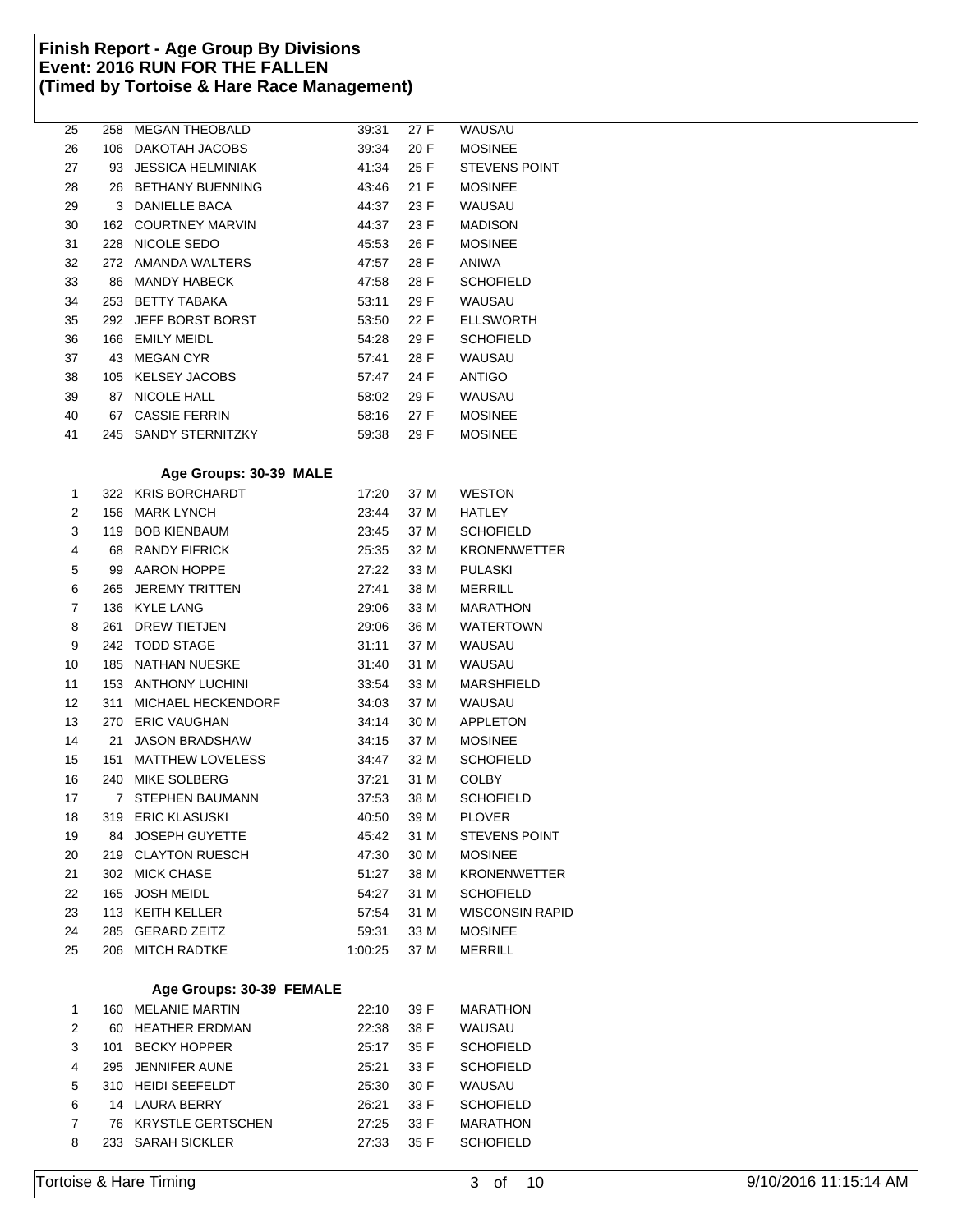|     |                 | 28:02                                                                                                                                                                                                                                                                                                                                                                                                                                                                                                                                                                                                                                                                                                                                                                                                                                                                                                                                                                                                                                    | 31 F                                                                                                                                                                             | <b>MOSINEE</b>                                                                                                                                                                                                                                                                                                                                                                                                                                                                      |
|-----|-----------------|------------------------------------------------------------------------------------------------------------------------------------------------------------------------------------------------------------------------------------------------------------------------------------------------------------------------------------------------------------------------------------------------------------------------------------------------------------------------------------------------------------------------------------------------------------------------------------------------------------------------------------------------------------------------------------------------------------------------------------------------------------------------------------------------------------------------------------------------------------------------------------------------------------------------------------------------------------------------------------------------------------------------------------------|----------------------------------------------------------------------------------------------------------------------------------------------------------------------------------|-------------------------------------------------------------------------------------------------------------------------------------------------------------------------------------------------------------------------------------------------------------------------------------------------------------------------------------------------------------------------------------------------------------------------------------------------------------------------------------|
|     |                 | 28:18                                                                                                                                                                                                                                                                                                                                                                                                                                                                                                                                                                                                                                                                                                                                                                                                                                                                                                                                                                                                                                    | 30 F                                                                                                                                                                             | <b>MOSINEE</b>                                                                                                                                                                                                                                                                                                                                                                                                                                                                      |
|     |                 | 28:19                                                                                                                                                                                                                                                                                                                                                                                                                                                                                                                                                                                                                                                                                                                                                                                                                                                                                                                                                                                                                                    | 39 F                                                                                                                                                                             | <b>MOSINEE</b>                                                                                                                                                                                                                                                                                                                                                                                                                                                                      |
|     |                 | 28:20                                                                                                                                                                                                                                                                                                                                                                                                                                                                                                                                                                                                                                                                                                                                                                                                                                                                                                                                                                                                                                    | 36 F                                                                                                                                                                             | <b>MOSINEE</b>                                                                                                                                                                                                                                                                                                                                                                                                                                                                      |
| 78  | JAMIE GOLDSMITH | 28:21                                                                                                                                                                                                                                                                                                                                                                                                                                                                                                                                                                                                                                                                                                                                                                                                                                                                                                                                                                                                                                    | 39 F                                                                                                                                                                             | <b>ROTHSCHILD</b>                                                                                                                                                                                                                                                                                                                                                                                                                                                                   |
| 134 | TINA LANG       | 28:50                                                                                                                                                                                                                                                                                                                                                                                                                                                                                                                                                                                                                                                                                                                                                                                                                                                                                                                                                                                                                                    | 36 F                                                                                                                                                                             | <b>MOSINEE</b>                                                                                                                                                                                                                                                                                                                                                                                                                                                                      |
|     |                 | 29:00                                                                                                                                                                                                                                                                                                                                                                                                                                                                                                                                                                                                                                                                                                                                                                                                                                                                                                                                                                                                                                    | 36 F                                                                                                                                                                             | <b>ROTHSCHILD</b>                                                                                                                                                                                                                                                                                                                                                                                                                                                                   |
|     |                 | 29:26                                                                                                                                                                                                                                                                                                                                                                                                                                                                                                                                                                                                                                                                                                                                                                                                                                                                                                                                                                                                                                    | 30 F                                                                                                                                                                             | <b>IOLA</b>                                                                                                                                                                                                                                                                                                                                                                                                                                                                         |
|     |                 | 29:42                                                                                                                                                                                                                                                                                                                                                                                                                                                                                                                                                                                                                                                                                                                                                                                                                                                                                                                                                                                                                                    | 39 F                                                                                                                                                                             | WAUSAU                                                                                                                                                                                                                                                                                                                                                                                                                                                                              |
|     |                 | 29:54                                                                                                                                                                                                                                                                                                                                                                                                                                                                                                                                                                                                                                                                                                                                                                                                                                                                                                                                                                                                                                    | 38 F                                                                                                                                                                             | WAUSAU                                                                                                                                                                                                                                                                                                                                                                                                                                                                              |
| 89  | JENNIFER HANKE  | 30:52                                                                                                                                                                                                                                                                                                                                                                                                                                                                                                                                                                                                                                                                                                                                                                                                                                                                                                                                                                                                                                    | 33 F                                                                                                                                                                             | <b>MARATHON</b>                                                                                                                                                                                                                                                                                                                                                                                                                                                                     |
|     |                 |                                                                                                                                                                                                                                                                                                                                                                                                                                                                                                                                                                                                                                                                                                                                                                                                                                                                                                                                                                                                                                          | 36 F                                                                                                                                                                             | <b>MOSINEE</b>                                                                                                                                                                                                                                                                                                                                                                                                                                                                      |
|     |                 |                                                                                                                                                                                                                                                                                                                                                                                                                                                                                                                                                                                                                                                                                                                                                                                                                                                                                                                                                                                                                                          | 38 F                                                                                                                                                                             | <b>SCHOFIELD</b>                                                                                                                                                                                                                                                                                                                                                                                                                                                                    |
|     |                 |                                                                                                                                                                                                                                                                                                                                                                                                                                                                                                                                                                                                                                                                                                                                                                                                                                                                                                                                                                                                                                          | 35 F                                                                                                                                                                             | WAUSAU                                                                                                                                                                                                                                                                                                                                                                                                                                                                              |
|     |                 |                                                                                                                                                                                                                                                                                                                                                                                                                                                                                                                                                                                                                                                                                                                                                                                                                                                                                                                                                                                                                                          | 32 F                                                                                                                                                                             | <b>MOSINEE</b>                                                                                                                                                                                                                                                                                                                                                                                                                                                                      |
|     |                 |                                                                                                                                                                                                                                                                                                                                                                                                                                                                                                                                                                                                                                                                                                                                                                                                                                                                                                                                                                                                                                          | 34 F                                                                                                                                                                             | WAUSAU                                                                                                                                                                                                                                                                                                                                                                                                                                                                              |
|     |                 |                                                                                                                                                                                                                                                                                                                                                                                                                                                                                                                                                                                                                                                                                                                                                                                                                                                                                                                                                                                                                                          | 36 F                                                                                                                                                                             | <b>RHINELANDER</b>                                                                                                                                                                                                                                                                                                                                                                                                                                                                  |
| 41  | SHEANA COOPER   |                                                                                                                                                                                                                                                                                                                                                                                                                                                                                                                                                                                                                                                                                                                                                                                                                                                                                                                                                                                                                                          | 34 F                                                                                                                                                                             | WAUSAU                                                                                                                                                                                                                                                                                                                                                                                                                                                                              |
| 63  | SUSAN FELTZ     |                                                                                                                                                                                                                                                                                                                                                                                                                                                                                                                                                                                                                                                                                                                                                                                                                                                                                                                                                                                                                                          |                                                                                                                                                                                  | <b>JUNCTION CITY</b>                                                                                                                                                                                                                                                                                                                                                                                                                                                                |
|     |                 |                                                                                                                                                                                                                                                                                                                                                                                                                                                                                                                                                                                                                                                                                                                                                                                                                                                                                                                                                                                                                                          |                                                                                                                                                                                  |                                                                                                                                                                                                                                                                                                                                                                                                                                                                                     |
|     |                 |                                                                                                                                                                                                                                                                                                                                                                                                                                                                                                                                                                                                                                                                                                                                                                                                                                                                                                                                                                                                                                          |                                                                                                                                                                                  | WAUSAU                                                                                                                                                                                                                                                                                                                                                                                                                                                                              |
|     |                 |                                                                                                                                                                                                                                                                                                                                                                                                                                                                                                                                                                                                                                                                                                                                                                                                                                                                                                                                                                                                                                          |                                                                                                                                                                                  | <b>SCHOFIELD</b>                                                                                                                                                                                                                                                                                                                                                                                                                                                                    |
|     |                 |                                                                                                                                                                                                                                                                                                                                                                                                                                                                                                                                                                                                                                                                                                                                                                                                                                                                                                                                                                                                                                          |                                                                                                                                                                                  | <b>SCHOFIELD</b>                                                                                                                                                                                                                                                                                                                                                                                                                                                                    |
|     |                 |                                                                                                                                                                                                                                                                                                                                                                                                                                                                                                                                                                                                                                                                                                                                                                                                                                                                                                                                                                                                                                          |                                                                                                                                                                                  | HATLEY                                                                                                                                                                                                                                                                                                                                                                                                                                                                              |
|     |                 |                                                                                                                                                                                                                                                                                                                                                                                                                                                                                                                                                                                                                                                                                                                                                                                                                                                                                                                                                                                                                                          |                                                                                                                                                                                  | WAUSAU                                                                                                                                                                                                                                                                                                                                                                                                                                                                              |
|     |                 |                                                                                                                                                                                                                                                                                                                                                                                                                                                                                                                                                                                                                                                                                                                                                                                                                                                                                                                                                                                                                                          |                                                                                                                                                                                  | WAUSAU                                                                                                                                                                                                                                                                                                                                                                                                                                                                              |
|     |                 |                                                                                                                                                                                                                                                                                                                                                                                                                                                                                                                                                                                                                                                                                                                                                                                                                                                                                                                                                                                                                                          |                                                                                                                                                                                  | HARTFORD                                                                                                                                                                                                                                                                                                                                                                                                                                                                            |
|     |                 |                                                                                                                                                                                                                                                                                                                                                                                                                                                                                                                                                                                                                                                                                                                                                                                                                                                                                                                                                                                                                                          |                                                                                                                                                                                  | IOLA                                                                                                                                                                                                                                                                                                                                                                                                                                                                                |
|     |                 |                                                                                                                                                                                                                                                                                                                                                                                                                                                                                                                                                                                                                                                                                                                                                                                                                                                                                                                                                                                                                                          |                                                                                                                                                                                  | <b>SCHOFIELD</b>                                                                                                                                                                                                                                                                                                                                                                                                                                                                    |
|     |                 |                                                                                                                                                                                                                                                                                                                                                                                                                                                                                                                                                                                                                                                                                                                                                                                                                                                                                                                                                                                                                                          |                                                                                                                                                                                  | AUBURNDALE                                                                                                                                                                                                                                                                                                                                                                                                                                                                          |
|     |                 |                                                                                                                                                                                                                                                                                                                                                                                                                                                                                                                                                                                                                                                                                                                                                                                                                                                                                                                                                                                                                                          |                                                                                                                                                                                  | <b>SCHOFIELD</b>                                                                                                                                                                                                                                                                                                                                                                                                                                                                    |
|     |                 |                                                                                                                                                                                                                                                                                                                                                                                                                                                                                                                                                                                                                                                                                                                                                                                                                                                                                                                                                                                                                                          |                                                                                                                                                                                  | <b>SCHOFIELD</b>                                                                                                                                                                                                                                                                                                                                                                                                                                                                    |
|     |                 |                                                                                                                                                                                                                                                                                                                                                                                                                                                                                                                                                                                                                                                                                                                                                                                                                                                                                                                                                                                                                                          |                                                                                                                                                                                  | <b>MOSINEE</b>                                                                                                                                                                                                                                                                                                                                                                                                                                                                      |
|     |                 |                                                                                                                                                                                                                                                                                                                                                                                                                                                                                                                                                                                                                                                                                                                                                                                                                                                                                                                                                                                                                                          |                                                                                                                                                                                  | MERRILL                                                                                                                                                                                                                                                                                                                                                                                                                                                                             |
|     |                 |                                                                                                                                                                                                                                                                                                                                                                                                                                                                                                                                                                                                                                                                                                                                                                                                                                                                                                                                                                                                                                          |                                                                                                                                                                                  | <b>MOSINEE</b>                                                                                                                                                                                                                                                                                                                                                                                                                                                                      |
|     |                 |                                                                                                                                                                                                                                                                                                                                                                                                                                                                                                                                                                                                                                                                                                                                                                                                                                                                                                                                                                                                                                          |                                                                                                                                                                                  | <b>MERRILL</b>                                                                                                                                                                                                                                                                                                                                                                                                                                                                      |
|     |                 |                                                                                                                                                                                                                                                                                                                                                                                                                                                                                                                                                                                                                                                                                                                                                                                                                                                                                                                                                                                                                                          |                                                                                                                                                                                  | <b>ROTHSCHILD</b>                                                                                                                                                                                                                                                                                                                                                                                                                                                                   |
|     |                 |                                                                                                                                                                                                                                                                                                                                                                                                                                                                                                                                                                                                                                                                                                                                                                                                                                                                                                                                                                                                                                          |                                                                                                                                                                                  | <b>ANTIGO</b>                                                                                                                                                                                                                                                                                                                                                                                                                                                                       |
|     |                 |                                                                                                                                                                                                                                                                                                                                                                                                                                                                                                                                                                                                                                                                                                                                                                                                                                                                                                                                                                                                                                          |                                                                                                                                                                                  | <b>MERRILL</b>                                                                                                                                                                                                                                                                                                                                                                                                                                                                      |
|     |                 |                                                                                                                                                                                                                                                                                                                                                                                                                                                                                                                                                                                                                                                                                                                                                                                                                                                                                                                                                                                                                                          |                                                                                                                                                                                  | <b>KRONENWETTER</b>                                                                                                                                                                                                                                                                                                                                                                                                                                                                 |
|     |                 |                                                                                                                                                                                                                                                                                                                                                                                                                                                                                                                                                                                                                                                                                                                                                                                                                                                                                                                                                                                                                                          |                                                                                                                                                                                  | WAUSAU                                                                                                                                                                                                                                                                                                                                                                                                                                                                              |
|     |                 |                                                                                                                                                                                                                                                                                                                                                                                                                                                                                                                                                                                                                                                                                                                                                                                                                                                                                                                                                                                                                                          |                                                                                                                                                                                  | <b>SCHOFIELD</b>                                                                                                                                                                                                                                                                                                                                                                                                                                                                    |
|     |                 |                                                                                                                                                                                                                                                                                                                                                                                                                                                                                                                                                                                                                                                                                                                                                                                                                                                                                                                                                                                                                                          |                                                                                                                                                                                  | WAUSAU                                                                                                                                                                                                                                                                                                                                                                                                                                                                              |
|     |                 |                                                                                                                                                                                                                                                                                                                                                                                                                                                                                                                                                                                                                                                                                                                                                                                                                                                                                                                                                                                                                                          |                                                                                                                                                                                  | <b>PULASKI</b>                                                                                                                                                                                                                                                                                                                                                                                                                                                                      |
|     |                 |                                                                                                                                                                                                                                                                                                                                                                                                                                                                                                                                                                                                                                                                                                                                                                                                                                                                                                                                                                                                                                          |                                                                                                                                                                                  | WAUSAU                                                                                                                                                                                                                                                                                                                                                                                                                                                                              |
|     |                 |                                                                                                                                                                                                                                                                                                                                                                                                                                                                                                                                                                                                                                                                                                                                                                                                                                                                                                                                                                                                                                          |                                                                                                                                                                                  | WAUSAU                                                                                                                                                                                                                                                                                                                                                                                                                                                                              |
|     |                 |                                                                                                                                                                                                                                                                                                                                                                                                                                                                                                                                                                                                                                                                                                                                                                                                                                                                                                                                                                                                                                          |                                                                                                                                                                                  | <b>MOSINEE</b>                                                                                                                                                                                                                                                                                                                                                                                                                                                                      |
|     |                 |                                                                                                                                                                                                                                                                                                                                                                                                                                                                                                                                                                                                                                                                                                                                                                                                                                                                                                                                                                                                                                          |                                                                                                                                                                                  | WAUSAU                                                                                                                                                                                                                                                                                                                                                                                                                                                                              |
|     |                 |                                                                                                                                                                                                                                                                                                                                                                                                                                                                                                                                                                                                                                                                                                                                                                                                                                                                                                                                                                                                                                          |                                                                                                                                                                                  | <b>SCHOFIELD</b>                                                                                                                                                                                                                                                                                                                                                                                                                                                                    |
|     |                 |                                                                                                                                                                                                                                                                                                                                                                                                                                                                                                                                                                                                                                                                                                                                                                                                                                                                                                                                                                                                                                          |                                                                                                                                                                                  | <b>WISCONSIN RAPID</b>                                                                                                                                                                                                                                                                                                                                                                                                                                                              |
|     |                 |                                                                                                                                                                                                                                                                                                                                                                                                                                                                                                                                                                                                                                                                                                                                                                                                                                                                                                                                                                                                                                          |                                                                                                                                                                                  |                                                                                                                                                                                                                                                                                                                                                                                                                                                                                     |
|     |                 |                                                                                                                                                                                                                                                                                                                                                                                                                                                                                                                                                                                                                                                                                                                                                                                                                                                                                                                                                                                                                                          |                                                                                                                                                                                  |                                                                                                                                                                                                                                                                                                                                                                                                                                                                                     |
|     |                 |                                                                                                                                                                                                                                                                                                                                                                                                                                                                                                                                                                                                                                                                                                                                                                                                                                                                                                                                                                                                                                          |                                                                                                                                                                                  | WAUSAU                                                                                                                                                                                                                                                                                                                                                                                                                                                                              |
|     |                 |                                                                                                                                                                                                                                                                                                                                                                                                                                                                                                                                                                                                                                                                                                                                                                                                                                                                                                                                                                                                                                          | 49 M                                                                                                                                                                             | <b>MEDFORD</b>                                                                                                                                                                                                                                                                                                                                                                                                                                                                      |
|     | 74<br>15<br>58  | 32 ALEE CIULA<br>210 RACHEL RENTMEESTER<br>301 SARA STERNBERG<br>159 RACHEL MANLEY<br>246 LISA STEWART<br>287 LEAH HAMILTON<br>226 TAMMY SCHULT-SCHOEPK<br>183 CATHY MURPHY<br>250 APRIL SUSA<br>55 LAURI DOEPKE<br>212 AMANDA ROSE<br>224 ANDREA SCHROEDER<br>256 RYAN TAPPAN<br>280 ELIZABETH WINTERS<br>304 AMANDA HOPPE<br>138 KRISTY LEMMER<br>129 STACY KREMBS<br>123 TAMMY KING<br>122 TERI KING<br>234 ALISON SIMON<br>288 SARAH STRASSER<br>31 YOUA CHANG<br>47 HEATHER DAVIDS<br>238 SAMANTHA SMITH<br>5 ROXANNE BALTUS<br>8 ASHLEY BAUMANN<br><b>CARRIE PEMPEK</b><br>191<br>294 KAYE JAMES<br>201 ELIZABETH PROCHNOW<br>220 KARI RUESCH<br>72 AMANDA FREDERICK<br><b>THERESA GATZ</b><br>6 ANDREA BAUGHMAN<br><b>STACY BEYER</b><br>303 KELLY CHASE<br><b>NICOLE MAY</b><br>163<br><b>MADONNA ENKERS</b><br>SARA ROSENBERG<br>213<br>98 LAURA HOPPE<br>299 KETURAH TEETZEN<br>9 DANIELLE BEALL<br>102 JODY HORNUNG<br>17 AMBER BLIESE<br>42 KERRI CUNNINGHAM<br>114 LISA KELLER<br>Age Groups: 40-49 MALE<br>19 JERRY BOLLER | 36:48<br>37:21<br>38:41<br>40:03<br>40:50<br>41:08<br>43:09<br>45:13<br>47:20<br>47:27<br>49.26<br>49:27<br>50:33<br>50:43<br>57:40<br>57:48<br>22:14<br>317 JOHN BAUER<br>23:40 | 31:44<br>32:13<br>32:34<br>32:41<br>32:42<br>34:04<br>34:06<br>35 F<br>34:39<br>35 F<br>35:20<br>35:46<br>36 F<br>36 F<br>35:49<br>35:51<br>32 F<br>35:51<br>35 F<br>39 F<br>36:29<br>36 F<br>33 F<br>36 F<br>31 F<br>34 F<br>31 F<br>35 F<br>32 F<br>33 F<br>30 F<br>35 F<br>35 F<br>31 F<br>33 F<br>35 F<br>51:26<br>37 F<br>52:34<br>32 F<br>52:38<br>38 F<br>53:13<br>32 F<br>54:33<br>30 F<br>55:42<br>32 F<br>55:42<br>32 F<br>32 F<br>57:43<br>57:46<br>30 F<br>31 F<br>48 M |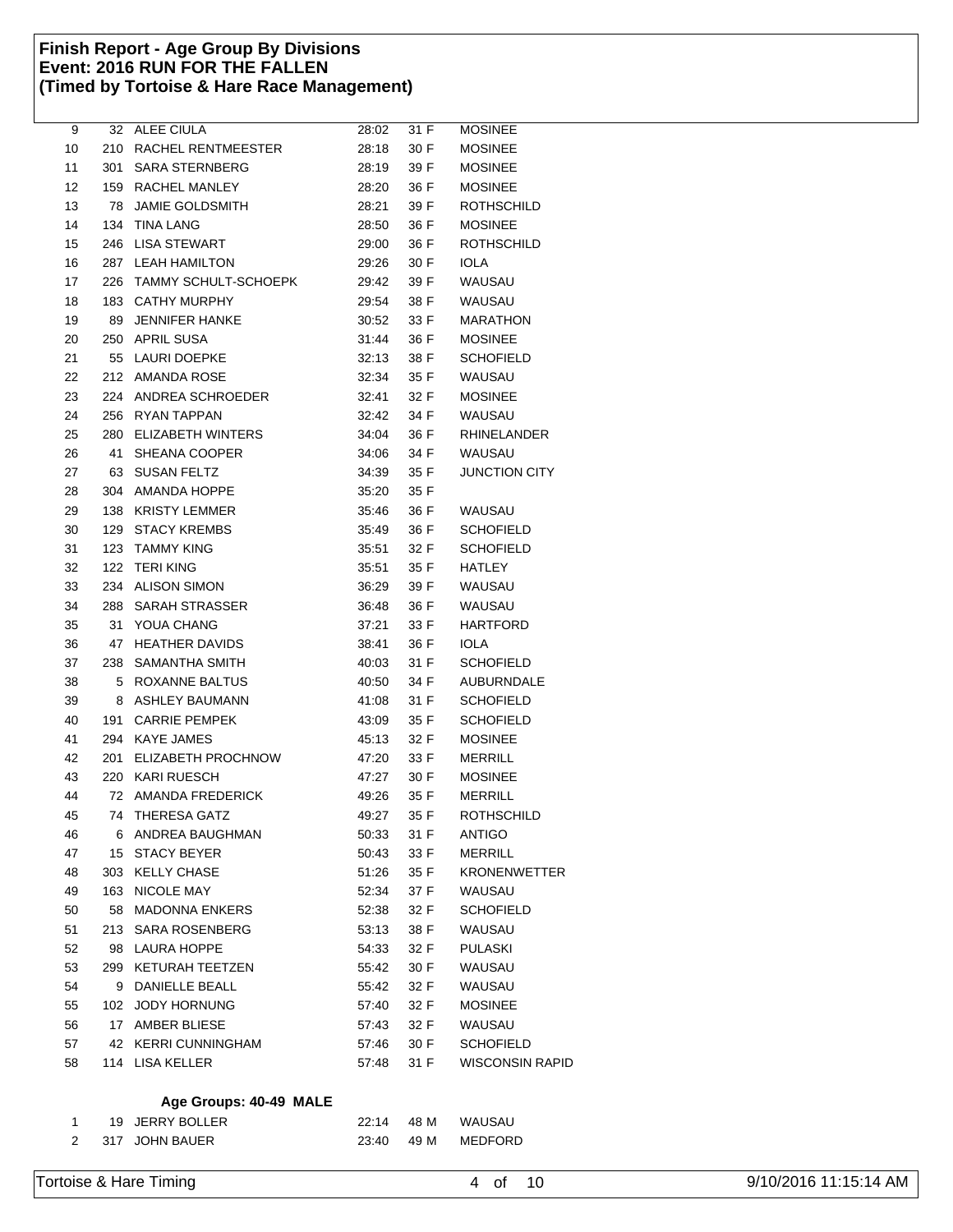| 3              | 53             | <b>JASON DOEPKE</b>      | 25:14      | 40 M | <b>RINGLE</b>       |
|----------------|----------------|--------------------------|------------|------|---------------------|
| 4              | 61             | <b>CHRISTOPHER FAKE</b>  | 25:45      | 48 M | <b>GLEASON</b>      |
| 5              | 216            | <b>DOUG ROSS</b>         | 26:27      | 40 M | <b>WAUSAU</b>       |
| 6              | 34             | <b>SHAWN CLEVELAND</b>   | 28:18      | 47 M | WAUSAU              |
| 7              | 259            | <b>ALLEN THUMS</b>       | 28:22      | 45 M | <b>SCHOFIELD</b>    |
| 8              | 133            | DEREK KWIESIELEWICZ      | 28:35      | 47 M | <b>MOSINEE</b>      |
| 9              | 135            | <b>JASON LANG</b>        | 29:36      | 44 M | WAUSAU              |
| 10             | 334            | GUILLERMO GONZALAZ       | 30:22      | 47 M | <b>MINOCQUA</b>     |
| 11             | 223            | <b>MATTHEW SCHILLING</b> | 35:34      | 40 M | <b>DORCHESTER</b>   |
| 12             | 247            | <b>DAN STEWART</b>       | 37:18      | 41 M | ROTHSCHILD          |
| 13             | 25             | *PAUL BROWN              | 37:25      | 49 M | <b>STETSONVILLE</b> |
| 14             | 309            | <b>BILL JOHNSTON</b>     | 38:38      | 49 M | WAUSAU              |
| 15             |                | 168 TODD MEYER           | 54:30      | 44 M | <b>MARSHFIELD</b>   |
|                |                |                          |            |      |                     |
|                |                | Age Groups: 40-49 FEMALE |            |      |                     |
| 1              | 249            | TAMMY STRASSBURGER       | 25:04      | 47 F | <b>BIRNAMWOOD</b>   |
| 2              | 194            | <b>TRINA PILSNER</b>     | 27:15      | 46 F | <b>MOSINEE</b>      |
| 3              | 132            | MELISSA KRYSHAK          | 27:53      | 47 F | <b>GLEASON</b>      |
| 4              | 11             | <b>CONNIE BENISHEK</b>   | 29:05      | 46 F | <b>MOSINEE</b>      |
| 5              | 161            | <b>CHERYL MARTINSON</b>  | 29:15      | 41 F | <b>MOSINEE</b>      |
| 6              |                | 254 LYNN TALG            | 30:11      | 48 F | WAUSAU              |
| $\overline{7}$ | 195            | <b>RENEE PIOTROWSKI</b>  | 32:34      | 42 F | <b>HATLEY</b>       |
| 8              | $\overline{2}$ | PAULA ANDRASCHKO-ROW     | 32:45      | 49 F | <b>MOSINEE</b>      |
| 9              | 196            | <b>WENDY PODACH</b>      | 32:47      | 47 F | <b>MOSINEE</b>      |
| 10             | 332            | TRACEY TRAUT             | 33:37      | 40 F | <b>BIRNAMWOOD</b>   |
| 11             | 90             | <b>TRACY HARRIS</b>      | 34:06      | 45 F | <b>MOSINEE</b>      |
| 12             | 277            | LYNN WENGELSKI           | 34:32      | 42 F | <b>MOSINEE</b>      |
|                |                | <b>KRYSTAL OKITE</b>     |            |      | <b>WAUSAU</b>       |
| 13             | 188            |                          | 34:54      | 43 F |                     |
| 14             | 118            | <b>CHRIS KELNHOFER</b>   | 35:12      | 44 F | <b>SCHOFIELD</b>    |
| 15             | 69             | RICHELLE FLEMING         | 35:38      | 49 F | WAUSAU              |
| 16             | 314            | <b>COLETTE BRILL</b>     | 39:02      | 44 F | <b>WAUSAU</b>       |
| 17             |                | 112 AMY KAMPMEYER        | 39:28      | 40 F | <b>COLBY</b>        |
| 18             | 192            | ALBERTA PESAVENTO        | 46:02      | 47 F | WAUSAU              |
| 19             | 23             | ANGELA BRANDELL          | 47:46      | 49 F | WAUSAU              |
| 20             | 82             | <b>PATTY GROVE</b>       | 48:02      | 46 F | <b>ROTHSCHILD</b>   |
| 21             | 198            | PENNY POPHAL             | 50:47      | 48 F | <b>MERRILL</b>      |
| 22             |                | 28 JENNIFER BUENNING     | 51:43 44 F |      | <b>MOSINEE</b>      |
| 23             |                | 88 LYNN HALL             | 52:33      | 46 F | <b>SCHOFIELD</b>    |
| 24             |                | 20 DELLA BORST           | 53:50      | 43 F | <b>ELLSWORTH</b>    |
| 25             |                | 10 ANNETTE BEGAYE        | 56:29      | 46 F | <b>SCHOFIELD</b>    |
| 26             |                | 120 JEANNIE KIMMES       | 56:33      | 49 F | MARQUETTE           |
| 27             |                | 205 JENNI RADTKE         | 1:00:19    | 41 F | <b>MERRILL</b>      |
|                |                |                          |            |      |                     |
|                |                | Age Groups: 50-59 MALE   |            |      |                     |
| 1              |                | 174 KEN MILZ             | 20:25      | 59 M | <b>COLBY</b>        |
| 2              | 85             | <b>JERRY HABECK</b>      | 22:49      | 55 M | <b>SCHOFIELD</b>    |
| 3              |                | 266 DAN TRITTEN          | 23:44      | 52 M | <b>WAUSAU</b>       |
| 4              | 80             | <b>STEVEN GREELY</b>     | 29:31      | 55 M | KIMBERLY            |
| 5              | 298            | JOHN STERZINGET          | 29:37      | 52 M | WAUSAU              |
| 6              | 239            | <b>GREG SMITH</b>        | 30:24      | 54 M | ADELL               |
| 7              | 109            | <b>DAVID JULIOT</b>      | 34:00      | 53 M | WAUSAU              |
| 8              |                | 269 BRIAN VANDEN HEUVEL  | 36:41      | 51 M | <b>MOSINEE</b>      |
| 9              |                | 316 TERRY MUELLER        | 37:28      | 58 M | <b>SPENCER</b>      |
| 10             |                | 167 BRYAN MENTING        | 38:12      | 50 M | APPLETON            |
|                |                |                          |            |      |                     |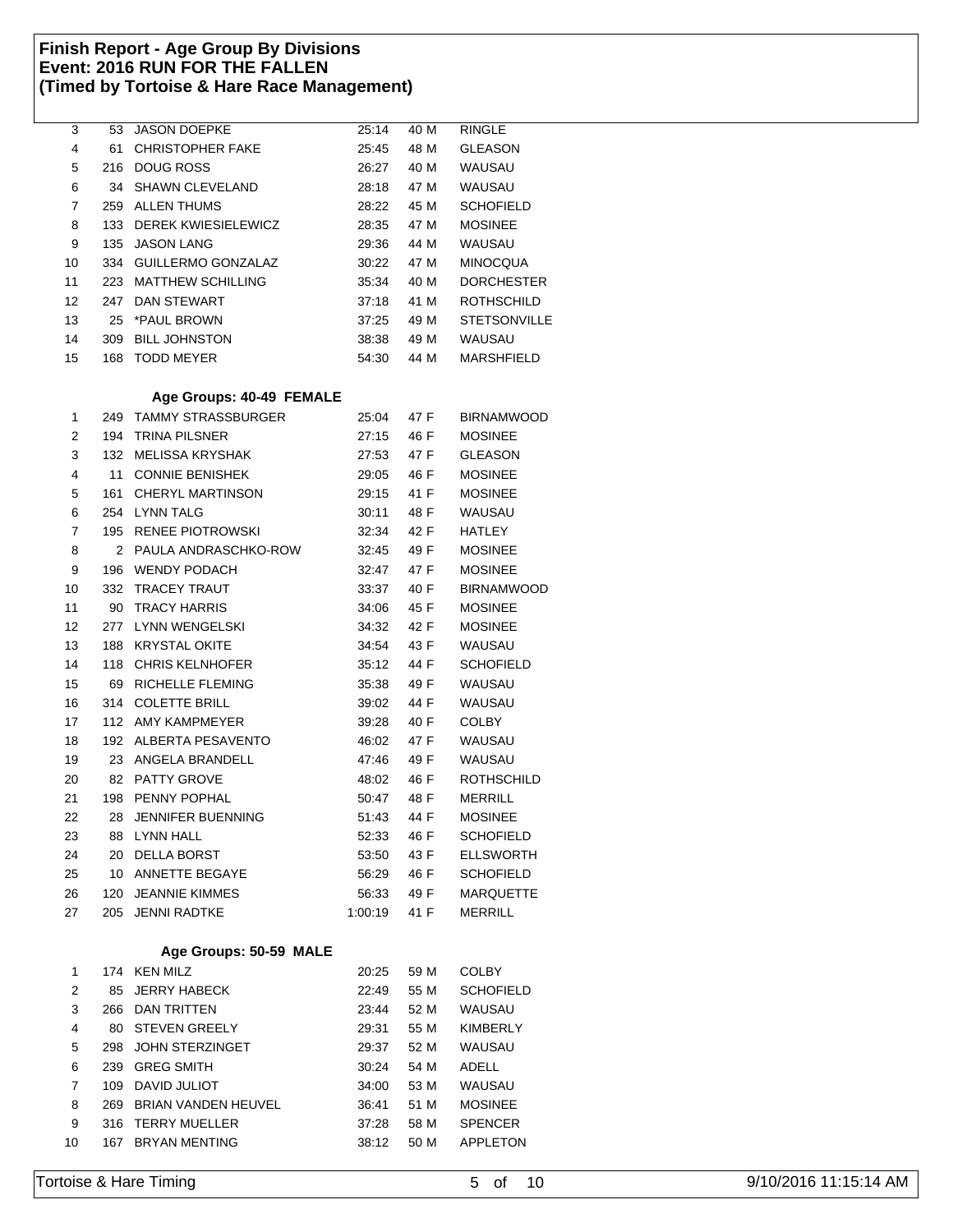| 11 | 179 | <b>JOSEPH MUELLER</b>      | 40:45 | 55 M | <b>COLBY</b>         |
|----|-----|----------------------------|-------|------|----------------------|
| 12 | 283 | <b>RAYMOND YEAGER</b>      | 43:05 | 58 M | WAUSAU               |
| 13 | 22  | <b>ROY BRANDELL</b>        | 47:50 | 53 M | <b>WAUSAU</b>        |
| 14 | 257 | <b>ALAN TEETZEN</b>        | 55:55 | 56 M | WAUSAU               |
| 15 | 65  | <b>DAVID FENN</b>          | 56:29 | 53 M | <b>ROTHSCHILD</b>    |
|    |     |                            |       |      |                      |
|    |     | Age Groups: 50-59 FEMALE   |       |      |                      |
| 1  | 115 | <b>JACKIE KELLNER</b>      | 23:52 | 55 F | <b>MARSHFIELD</b>    |
| 2  | 318 | ANN KNOX-BAUER             | 24:52 | 50 F | <b>MEDFORD</b>       |
| 3  |     | 229 KELSI SEUBERT          | 26:26 | 57 F | WAUSAU               |
| 4  |     | 197 NANCY POLKA            | 28:34 | 50 F | <b>MOSINEE</b>       |
| 5  | 91  | LAURA HAYDEN               | 29:12 | 53 F | <b>STETSONVILLE</b>  |
| 6  | 230 | <b>JOAN SEUBERT</b>        | 29:47 | 59 F | <b>MARATHON</b>      |
| 7  |     | 108 LAURA JOHNSON          | 36:16 | 52 F | <b>MADISON</b>       |
| 8  | 127 | <b>CHRISTINE KRAWCZYK</b>  | 39:11 | 57 F | <b>PRENTICE</b>      |
| 9  | 18  | LINDA BLUME                | 39:44 | 51 F | <b>SCHOFIELD</b>     |
| 10 | 157 | <b>CHRIS MAAHS</b>         | 41:22 | 58 F | <b>MERRILL</b>       |
| 11 | 190 | DENISE OSTROWSKI           | 42:07 | 57 F | <b>ELAND</b>         |
| 12 | 282 | COLLEEN YEAGER             | 43:07 | 57 F | <b>WAUSAU</b>        |
| 13 | 145 | <b>DIANA LIEDTKE</b>       | 44:49 | 55 F | <b>MOSINEE</b>       |
| 14 |     | 144 DEBRA LIEDTKE          | 45:34 | 55 F | <b>MOSINEE</b>       |
| 15 | 79  | <b>TERESA GOWAN</b>        | 45:46 | 55 F | <b>SCHOFIELD</b>     |
| 16 | 16  | <b>BRENDA BLAUBACH</b>     | 45:46 | 56 F | <b>WAUSAU</b>        |
| 17 | 94  | <b>CONNIE HOEFT</b>        | 47:13 | 53 F | <b>OSHKOSH</b>       |
| 18 | 176 | <b>BONNIE MITTLESTEADT</b> | 47:15 | 59 F | <b>MOSINEE</b>       |
| 19 | 181 | <b>SUSAN MUELLER</b>       | 47:29 | 57 F | <b>SPENCER</b>       |
| 20 | 180 | <b>LENORA MUELLER</b>      | 47:30 | 52 F | <b>COLBY</b>         |
| 21 | 286 | <b>TERRI ZINCHUK</b>       | 50:32 | 59 F | <b>ANTIGO</b>        |
| 22 | 278 | LAURIE WHETZEL             | 53:17 | 57 F | WAUSAU               |
| 23 | 75  | <b>CATHY GEORGE</b>        | 54:29 | 58 F | <b>SCHOFIELD</b>     |
| 24 | 64  | <b>JANET FENN</b>          | 56:20 | 55 F | <b>ROTHSCHILD</b>    |
| 25 | 193 | <b>BECKY PETITT</b>        | 56:33 | 51 F | <b>MOSINEE</b>       |
|    |     |                            |       |      |                      |
|    |     | Age Groups: 60-69 MALE     |       |      |                      |
| 1  | 306 | <b>JEFFERY MILLS</b>       | 22:18 | 61 M | <b>KRONENWETTER</b>  |
| 2  | 209 | DAVE RAU                   | 22:47 | 61 M | <b>DORCHESTER</b>    |
| 3  | 274 | BILL WASMUND               | 28:41 | 62 M | WAUSAU               |
| 4  |     | 200 LES PRIHODA            | 36:56 | 65 M | <b>MARATHON</b>      |
| 5  |     | 95 JAMES HOEFT             | 47:03 | 60 M | <b>OSHKOSH</b>       |
| 6  |     | 175 BRECK MITTLESTEADT     | 47:11 | 60 M | <b>MOSINEE</b>       |
| 7  | 50  | <b>BILL DEERING</b>        | 56:15 | 68 M | <b>STEVENS POINT</b> |
| 8  | 324 | <b>JIM ASCHENBRENER</b>    | 56:25 | 69 M | ST PAUL PARK         |
|    |     |                            |       |      |                      |
|    |     | Age Groups: 60-69 FEMALE   |       |      |                      |
| 1  |     | 290 MARCY LEWENS           | 27:38 | 67 F | <b>SCHOFIELD</b>     |
| 2  | 13  | BARBARA BERRY              | 32:51 | 64 F | <b>ROTHSCHILD</b>    |
| 3  |     | 208 KITTY RAU              | 36:48 | 66 F | <b>DORCHESTER</b>    |
| 4  | 54  | <b>MARIE DOEPKE</b>        | 41:08 | 66 F | <b>SCHOFIELD</b>     |
| 5  |     | 312 LINDA LEINDECKER       | 45:53 | 68 F | <b>PLOVER</b>        |
| 6  |     | 107 BONNIE JENSEN          | 46:11 | 60 F | WAUSAU               |
| 7  | 321 | <b>DIANNE SMITH</b>        | 51:13 | 64 F | <b>CUSTER</b>        |
| 8  | 199 | LINDA PRIHODA              | 52:27 | 64 F | MARATHON             |
| 9  | 51  | <b>DENISE DEERING</b>      | 55:59 | 61 F | <b>STEVENS POINT</b> |
| 10 | 237 | <b>MARY SLOMINSKI</b>      | 56:06 | 64 F | WAUSAU               |
|    |     |                            |       |      |                      |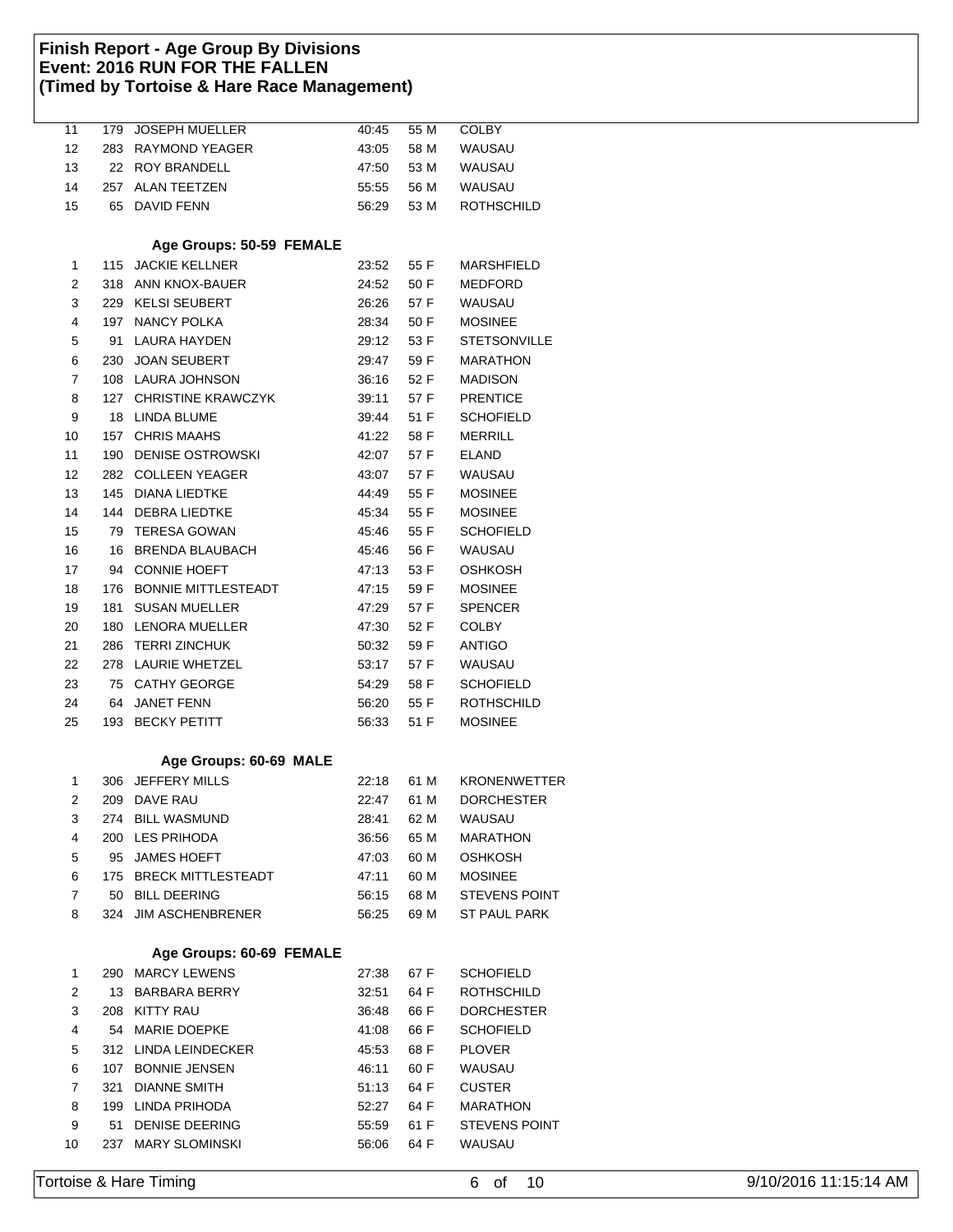| 11 |      | 29 CHAR CARROLL                 | 56:08 | 67 F | ROTHSCHILD    |
|----|------|---------------------------------|-------|------|---------------|
| 12 |      | 323 KATHY ASCHENBRENER          | 56.25 | 67 F | ST PAUL PARK  |
|    |      | Age Groups: 70 AND OLDER FEMALE |       |      |               |
|    |      | 296 PAT GLINIECKI               | 40:27 | 70 F | STEVENS POINT |
|    | 103. | JUDY HOWARD                     | 41:56 | 74 F | ATHENS        |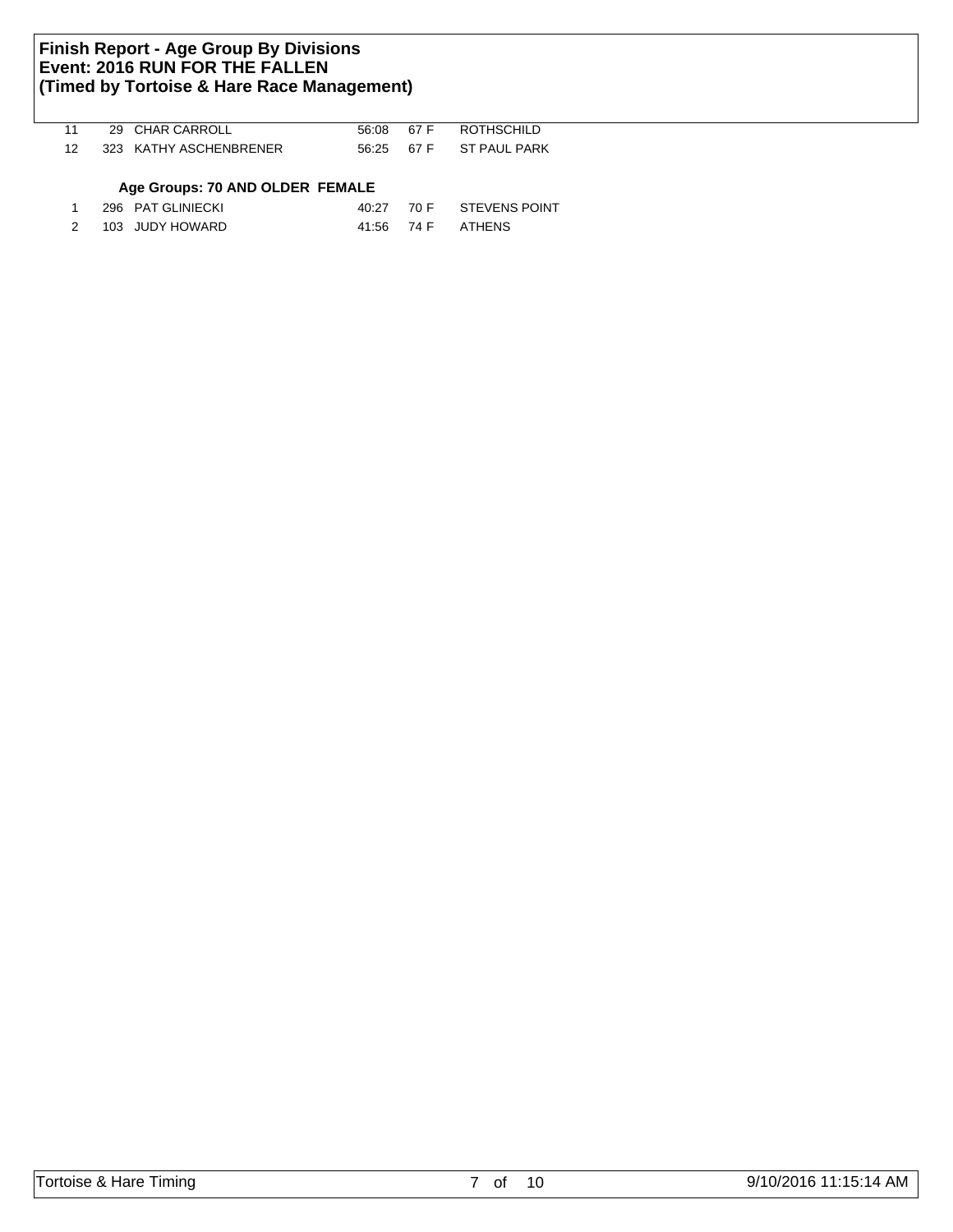| Rank<br><b>BIB</b> Name<br>Gun Elapsed Age M/F City/ST<br>Top Overall In 10K Division MALE<br>563 DAN BESSETTE<br>38 M<br>1<br>38:28<br>Top Overall In 10K Division FEMALE<br>488 LISA LANG<br>1<br>43:35<br>34 F<br><b>SCHOFIELD</b><br>Age Groups: 13-19 MALE<br>469 SAM DRANGEID<br>19 M<br><b>SCHOFIELD</b><br>1<br>40:39<br>Age Groups: 13-19 FEMALE<br>506 ELLEANA MOUA<br>1<br><b>SCHOFIELD</b><br>1:03:35<br>13 F<br>Age Groups: 20-29 MALE<br>461 MORGAN COSCIO<br><b>SCHOFIELD</b><br>41:59<br>28 M<br>1<br>466 MATTHEW DEETS<br>42:42<br>29 M<br><b>ROTHSCHILD</b><br>2<br>562 JOSH KRUIT<br>45:24<br><b>MOSINEE</b><br>3<br>28 M<br>554 WILLIAM LITZER<br>48:19<br>27 M<br><b>MARATHON</b><br>4<br>5<br>533 ANDREW SZYMANSKI<br>57:05<br>20 M<br>LOYAL<br>6<br>520 TOM REAMER<br><b>SCHOFIELD</b><br>1:00:32<br>29 M<br>Age Groups: 20-29 FEMALE<br>477 REANNA GUMTZ<br>47:52<br>25 F<br>WAUSAU<br>1<br>464 ROCHELLE DABEL<br>49:55<br>29 F<br>APPLETON<br>2<br>3<br>460 KRISTEN CHURKEY<br>53:54<br>22 F<br><b>MOSINEE</b><br>555 ASHLEY URMANSKI<br>56:42<br>29 F<br><b>EDGAR</b><br>4<br>511 AMBER NUESKE<br>58:11<br>29 F<br>WAUSAU<br>5<br>6<br>498 LOGAN MARIE<br>24 F<br><b>SAINT PAUL</b><br>58:13<br>7<br>28 F<br>509 KAYLA NIXDORF<br>58:14<br>ABBOTSFORD<br>8<br>59:22<br>27 F<br>479 SALLY HOLZHAUER<br>WAUSAU<br>9<br>513 SAMANTHA OSTROWSKI<br>23 F<br>1:01:06<br><b>ELAND</b><br>10<br>505 KATIE MONTGOMERY<br>29 F<br><b>OXFORD</b><br>1:04:07<br>25 F<br>11<br>536 EMILY THURIER<br>1:10:14<br><b>MOSINEE</b><br>12<br>25 F<br>497 JULIA MANCL<br>1:10:30<br><b>WISCONSIN RAPID</b><br>535 AMY THOMPSON<br><b>SCHOFIELD</b><br>13<br>1:18:12<br>26 F<br>Age Groups: 30-39 MALE<br>563 DAN BESSETTE<br>38:28<br>38 M<br>1<br>2<br>463 BRANDON CUNICO<br>40:45<br>34 M<br><b>MERRILL</b><br>WAUSAU<br>3<br>542 SEAN WRIGHT<br>43:46<br>38 M<br>532 DAN SULLIVAN<br>43:52<br>31 M<br><b>SCHOFIELD</b><br>4<br>507 FRITZ MOUA<br>44:45<br><b>SCHOFIELD</b><br>5<br>34 M<br>6<br>475 GARY GRANGER<br>48:00<br>34 M<br><b>ROTHSCHILD</b><br>7<br>517 BRIAN PUENT<br>48:30<br>39 M<br><b>MOSINEE</b><br>8<br>496 RYAN MAAHS<br>48:41<br>37 M<br><b>MOSINEE</b><br>9<br>522 RODNEY RUEGER<br>50:34<br>35 M<br>WAUSAU<br>474 JASON GRAEFE<br>38 M<br>WAUSAU<br>10<br>51:16<br>550 SUE YANG<br>1:02:40<br>30 M<br><b>SCHOFIELD</b><br>11<br>556 DAVID SLEZNIKOW<br>32 M<br><b>MARSHFIELD</b><br>12<br>1:02:58 | Division: 10K |  |  | <b>Entrants:111 Finishers:93</b> |
|----------------------------------------------------------------------------------------------------------------------------------------------------------------------------------------------------------------------------------------------------------------------------------------------------------------------------------------------------------------------------------------------------------------------------------------------------------------------------------------------------------------------------------------------------------------------------------------------------------------------------------------------------------------------------------------------------------------------------------------------------------------------------------------------------------------------------------------------------------------------------------------------------------------------------------------------------------------------------------------------------------------------------------------------------------------------------------------------------------------------------------------------------------------------------------------------------------------------------------------------------------------------------------------------------------------------------------------------------------------------------------------------------------------------------------------------------------------------------------------------------------------------------------------------------------------------------------------------------------------------------------------------------------------------------------------------------------------------------------------------------------------------------------------------------------------------------------------------------------------------------------------------------------------------------------------------------------------------------------------------------------------------------------------------------------------------------------------------------------------------------------------------------------------------------------------------------------------------------------------------------------------------------------------------------------------------------------------------------------------------------------------------------------------------------------|---------------|--|--|----------------------------------|
|                                                                                                                                                                                                                                                                                                                                                                                                                                                                                                                                                                                                                                                                                                                                                                                                                                                                                                                                                                                                                                                                                                                                                                                                                                                                                                                                                                                                                                                                                                                                                                                                                                                                                                                                                                                                                                                                                                                                                                                                                                                                                                                                                                                                                                                                                                                                                                                                                                  |               |  |  |                                  |
|                                                                                                                                                                                                                                                                                                                                                                                                                                                                                                                                                                                                                                                                                                                                                                                                                                                                                                                                                                                                                                                                                                                                                                                                                                                                                                                                                                                                                                                                                                                                                                                                                                                                                                                                                                                                                                                                                                                                                                                                                                                                                                                                                                                                                                                                                                                                                                                                                                  |               |  |  |                                  |
|                                                                                                                                                                                                                                                                                                                                                                                                                                                                                                                                                                                                                                                                                                                                                                                                                                                                                                                                                                                                                                                                                                                                                                                                                                                                                                                                                                                                                                                                                                                                                                                                                                                                                                                                                                                                                                                                                                                                                                                                                                                                                                                                                                                                                                                                                                                                                                                                                                  |               |  |  |                                  |
|                                                                                                                                                                                                                                                                                                                                                                                                                                                                                                                                                                                                                                                                                                                                                                                                                                                                                                                                                                                                                                                                                                                                                                                                                                                                                                                                                                                                                                                                                                                                                                                                                                                                                                                                                                                                                                                                                                                                                                                                                                                                                                                                                                                                                                                                                                                                                                                                                                  |               |  |  |                                  |
|                                                                                                                                                                                                                                                                                                                                                                                                                                                                                                                                                                                                                                                                                                                                                                                                                                                                                                                                                                                                                                                                                                                                                                                                                                                                                                                                                                                                                                                                                                                                                                                                                                                                                                                                                                                                                                                                                                                                                                                                                                                                                                                                                                                                                                                                                                                                                                                                                                  |               |  |  |                                  |
|                                                                                                                                                                                                                                                                                                                                                                                                                                                                                                                                                                                                                                                                                                                                                                                                                                                                                                                                                                                                                                                                                                                                                                                                                                                                                                                                                                                                                                                                                                                                                                                                                                                                                                                                                                                                                                                                                                                                                                                                                                                                                                                                                                                                                                                                                                                                                                                                                                  |               |  |  |                                  |
|                                                                                                                                                                                                                                                                                                                                                                                                                                                                                                                                                                                                                                                                                                                                                                                                                                                                                                                                                                                                                                                                                                                                                                                                                                                                                                                                                                                                                                                                                                                                                                                                                                                                                                                                                                                                                                                                                                                                                                                                                                                                                                                                                                                                                                                                                                                                                                                                                                  |               |  |  |                                  |
|                                                                                                                                                                                                                                                                                                                                                                                                                                                                                                                                                                                                                                                                                                                                                                                                                                                                                                                                                                                                                                                                                                                                                                                                                                                                                                                                                                                                                                                                                                                                                                                                                                                                                                                                                                                                                                                                                                                                                                                                                                                                                                                                                                                                                                                                                                                                                                                                                                  |               |  |  |                                  |
|                                                                                                                                                                                                                                                                                                                                                                                                                                                                                                                                                                                                                                                                                                                                                                                                                                                                                                                                                                                                                                                                                                                                                                                                                                                                                                                                                                                                                                                                                                                                                                                                                                                                                                                                                                                                                                                                                                                                                                                                                                                                                                                                                                                                                                                                                                                                                                                                                                  |               |  |  |                                  |
|                                                                                                                                                                                                                                                                                                                                                                                                                                                                                                                                                                                                                                                                                                                                                                                                                                                                                                                                                                                                                                                                                                                                                                                                                                                                                                                                                                                                                                                                                                                                                                                                                                                                                                                                                                                                                                                                                                                                                                                                                                                                                                                                                                                                                                                                                                                                                                                                                                  |               |  |  |                                  |
|                                                                                                                                                                                                                                                                                                                                                                                                                                                                                                                                                                                                                                                                                                                                                                                                                                                                                                                                                                                                                                                                                                                                                                                                                                                                                                                                                                                                                                                                                                                                                                                                                                                                                                                                                                                                                                                                                                                                                                                                                                                                                                                                                                                                                                                                                                                                                                                                                                  |               |  |  |                                  |
|                                                                                                                                                                                                                                                                                                                                                                                                                                                                                                                                                                                                                                                                                                                                                                                                                                                                                                                                                                                                                                                                                                                                                                                                                                                                                                                                                                                                                                                                                                                                                                                                                                                                                                                                                                                                                                                                                                                                                                                                                                                                                                                                                                                                                                                                                                                                                                                                                                  |               |  |  |                                  |
|                                                                                                                                                                                                                                                                                                                                                                                                                                                                                                                                                                                                                                                                                                                                                                                                                                                                                                                                                                                                                                                                                                                                                                                                                                                                                                                                                                                                                                                                                                                                                                                                                                                                                                                                                                                                                                                                                                                                                                                                                                                                                                                                                                                                                                                                                                                                                                                                                                  |               |  |  |                                  |
|                                                                                                                                                                                                                                                                                                                                                                                                                                                                                                                                                                                                                                                                                                                                                                                                                                                                                                                                                                                                                                                                                                                                                                                                                                                                                                                                                                                                                                                                                                                                                                                                                                                                                                                                                                                                                                                                                                                                                                                                                                                                                                                                                                                                                                                                                                                                                                                                                                  |               |  |  |                                  |
|                                                                                                                                                                                                                                                                                                                                                                                                                                                                                                                                                                                                                                                                                                                                                                                                                                                                                                                                                                                                                                                                                                                                                                                                                                                                                                                                                                                                                                                                                                                                                                                                                                                                                                                                                                                                                                                                                                                                                                                                                                                                                                                                                                                                                                                                                                                                                                                                                                  |               |  |  |                                  |
|                                                                                                                                                                                                                                                                                                                                                                                                                                                                                                                                                                                                                                                                                                                                                                                                                                                                                                                                                                                                                                                                                                                                                                                                                                                                                                                                                                                                                                                                                                                                                                                                                                                                                                                                                                                                                                                                                                                                                                                                                                                                                                                                                                                                                                                                                                                                                                                                                                  |               |  |  |                                  |
|                                                                                                                                                                                                                                                                                                                                                                                                                                                                                                                                                                                                                                                                                                                                                                                                                                                                                                                                                                                                                                                                                                                                                                                                                                                                                                                                                                                                                                                                                                                                                                                                                                                                                                                                                                                                                                                                                                                                                                                                                                                                                                                                                                                                                                                                                                                                                                                                                                  |               |  |  |                                  |
|                                                                                                                                                                                                                                                                                                                                                                                                                                                                                                                                                                                                                                                                                                                                                                                                                                                                                                                                                                                                                                                                                                                                                                                                                                                                                                                                                                                                                                                                                                                                                                                                                                                                                                                                                                                                                                                                                                                                                                                                                                                                                                                                                                                                                                                                                                                                                                                                                                  |               |  |  |                                  |
|                                                                                                                                                                                                                                                                                                                                                                                                                                                                                                                                                                                                                                                                                                                                                                                                                                                                                                                                                                                                                                                                                                                                                                                                                                                                                                                                                                                                                                                                                                                                                                                                                                                                                                                                                                                                                                                                                                                                                                                                                                                                                                                                                                                                                                                                                                                                                                                                                                  |               |  |  |                                  |
|                                                                                                                                                                                                                                                                                                                                                                                                                                                                                                                                                                                                                                                                                                                                                                                                                                                                                                                                                                                                                                                                                                                                                                                                                                                                                                                                                                                                                                                                                                                                                                                                                                                                                                                                                                                                                                                                                                                                                                                                                                                                                                                                                                                                                                                                                                                                                                                                                                  |               |  |  |                                  |
|                                                                                                                                                                                                                                                                                                                                                                                                                                                                                                                                                                                                                                                                                                                                                                                                                                                                                                                                                                                                                                                                                                                                                                                                                                                                                                                                                                                                                                                                                                                                                                                                                                                                                                                                                                                                                                                                                                                                                                                                                                                                                                                                                                                                                                                                                                                                                                                                                                  |               |  |  |                                  |
|                                                                                                                                                                                                                                                                                                                                                                                                                                                                                                                                                                                                                                                                                                                                                                                                                                                                                                                                                                                                                                                                                                                                                                                                                                                                                                                                                                                                                                                                                                                                                                                                                                                                                                                                                                                                                                                                                                                                                                                                                                                                                                                                                                                                                                                                                                                                                                                                                                  |               |  |  |                                  |
|                                                                                                                                                                                                                                                                                                                                                                                                                                                                                                                                                                                                                                                                                                                                                                                                                                                                                                                                                                                                                                                                                                                                                                                                                                                                                                                                                                                                                                                                                                                                                                                                                                                                                                                                                                                                                                                                                                                                                                                                                                                                                                                                                                                                                                                                                                                                                                                                                                  |               |  |  |                                  |
|                                                                                                                                                                                                                                                                                                                                                                                                                                                                                                                                                                                                                                                                                                                                                                                                                                                                                                                                                                                                                                                                                                                                                                                                                                                                                                                                                                                                                                                                                                                                                                                                                                                                                                                                                                                                                                                                                                                                                                                                                                                                                                                                                                                                                                                                                                                                                                                                                                  |               |  |  |                                  |
|                                                                                                                                                                                                                                                                                                                                                                                                                                                                                                                                                                                                                                                                                                                                                                                                                                                                                                                                                                                                                                                                                                                                                                                                                                                                                                                                                                                                                                                                                                                                                                                                                                                                                                                                                                                                                                                                                                                                                                                                                                                                                                                                                                                                                                                                                                                                                                                                                                  |               |  |  |                                  |
|                                                                                                                                                                                                                                                                                                                                                                                                                                                                                                                                                                                                                                                                                                                                                                                                                                                                                                                                                                                                                                                                                                                                                                                                                                                                                                                                                                                                                                                                                                                                                                                                                                                                                                                                                                                                                                                                                                                                                                                                                                                                                                                                                                                                                                                                                                                                                                                                                                  |               |  |  |                                  |
|                                                                                                                                                                                                                                                                                                                                                                                                                                                                                                                                                                                                                                                                                                                                                                                                                                                                                                                                                                                                                                                                                                                                                                                                                                                                                                                                                                                                                                                                                                                                                                                                                                                                                                                                                                                                                                                                                                                                                                                                                                                                                                                                                                                                                                                                                                                                                                                                                                  |               |  |  |                                  |
|                                                                                                                                                                                                                                                                                                                                                                                                                                                                                                                                                                                                                                                                                                                                                                                                                                                                                                                                                                                                                                                                                                                                                                                                                                                                                                                                                                                                                                                                                                                                                                                                                                                                                                                                                                                                                                                                                                                                                                                                                                                                                                                                                                                                                                                                                                                                                                                                                                  |               |  |  |                                  |
|                                                                                                                                                                                                                                                                                                                                                                                                                                                                                                                                                                                                                                                                                                                                                                                                                                                                                                                                                                                                                                                                                                                                                                                                                                                                                                                                                                                                                                                                                                                                                                                                                                                                                                                                                                                                                                                                                                                                                                                                                                                                                                                                                                                                                                                                                                                                                                                                                                  |               |  |  |                                  |
|                                                                                                                                                                                                                                                                                                                                                                                                                                                                                                                                                                                                                                                                                                                                                                                                                                                                                                                                                                                                                                                                                                                                                                                                                                                                                                                                                                                                                                                                                                                                                                                                                                                                                                                                                                                                                                                                                                                                                                                                                                                                                                                                                                                                                                                                                                                                                                                                                                  |               |  |  |                                  |
|                                                                                                                                                                                                                                                                                                                                                                                                                                                                                                                                                                                                                                                                                                                                                                                                                                                                                                                                                                                                                                                                                                                                                                                                                                                                                                                                                                                                                                                                                                                                                                                                                                                                                                                                                                                                                                                                                                                                                                                                                                                                                                                                                                                                                                                                                                                                                                                                                                  |               |  |  |                                  |
|                                                                                                                                                                                                                                                                                                                                                                                                                                                                                                                                                                                                                                                                                                                                                                                                                                                                                                                                                                                                                                                                                                                                                                                                                                                                                                                                                                                                                                                                                                                                                                                                                                                                                                                                                                                                                                                                                                                                                                                                                                                                                                                                                                                                                                                                                                                                                                                                                                  |               |  |  |                                  |
|                                                                                                                                                                                                                                                                                                                                                                                                                                                                                                                                                                                                                                                                                                                                                                                                                                                                                                                                                                                                                                                                                                                                                                                                                                                                                                                                                                                                                                                                                                                                                                                                                                                                                                                                                                                                                                                                                                                                                                                                                                                                                                                                                                                                                                                                                                                                                                                                                                  |               |  |  |                                  |
|                                                                                                                                                                                                                                                                                                                                                                                                                                                                                                                                                                                                                                                                                                                                                                                                                                                                                                                                                                                                                                                                                                                                                                                                                                                                                                                                                                                                                                                                                                                                                                                                                                                                                                                                                                                                                                                                                                                                                                                                                                                                                                                                                                                                                                                                                                                                                                                                                                  |               |  |  |                                  |
|                                                                                                                                                                                                                                                                                                                                                                                                                                                                                                                                                                                                                                                                                                                                                                                                                                                                                                                                                                                                                                                                                                                                                                                                                                                                                                                                                                                                                                                                                                                                                                                                                                                                                                                                                                                                                                                                                                                                                                                                                                                                                                                                                                                                                                                                                                                                                                                                                                  |               |  |  |                                  |
|                                                                                                                                                                                                                                                                                                                                                                                                                                                                                                                                                                                                                                                                                                                                                                                                                                                                                                                                                                                                                                                                                                                                                                                                                                                                                                                                                                                                                                                                                                                                                                                                                                                                                                                                                                                                                                                                                                                                                                                                                                                                                                                                                                                                                                                                                                                                                                                                                                  |               |  |  |                                  |
|                                                                                                                                                                                                                                                                                                                                                                                                                                                                                                                                                                                                                                                                                                                                                                                                                                                                                                                                                                                                                                                                                                                                                                                                                                                                                                                                                                                                                                                                                                                                                                                                                                                                                                                                                                                                                                                                                                                                                                                                                                                                                                                                                                                                                                                                                                                                                                                                                                  |               |  |  |                                  |
|                                                                                                                                                                                                                                                                                                                                                                                                                                                                                                                                                                                                                                                                                                                                                                                                                                                                                                                                                                                                                                                                                                                                                                                                                                                                                                                                                                                                                                                                                                                                                                                                                                                                                                                                                                                                                                                                                                                                                                                                                                                                                                                                                                                                                                                                                                                                                                                                                                  |               |  |  |                                  |
|                                                                                                                                                                                                                                                                                                                                                                                                                                                                                                                                                                                                                                                                                                                                                                                                                                                                                                                                                                                                                                                                                                                                                                                                                                                                                                                                                                                                                                                                                                                                                                                                                                                                                                                                                                                                                                                                                                                                                                                                                                                                                                                                                                                                                                                                                                                                                                                                                                  |               |  |  |                                  |
|                                                                                                                                                                                                                                                                                                                                                                                                                                                                                                                                                                                                                                                                                                                                                                                                                                                                                                                                                                                                                                                                                                                                                                                                                                                                                                                                                                                                                                                                                                                                                                                                                                                                                                                                                                                                                                                                                                                                                                                                                                                                                                                                                                                                                                                                                                                                                                                                                                  |               |  |  |                                  |
|                                                                                                                                                                                                                                                                                                                                                                                                                                                                                                                                                                                                                                                                                                                                                                                                                                                                                                                                                                                                                                                                                                                                                                                                                                                                                                                                                                                                                                                                                                                                                                                                                                                                                                                                                                                                                                                                                                                                                                                                                                                                                                                                                                                                                                                                                                                                                                                                                                  |               |  |  |                                  |
|                                                                                                                                                                                                                                                                                                                                                                                                                                                                                                                                                                                                                                                                                                                                                                                                                                                                                                                                                                                                                                                                                                                                                                                                                                                                                                                                                                                                                                                                                                                                                                                                                                                                                                                                                                                                                                                                                                                                                                                                                                                                                                                                                                                                                                                                                                                                                                                                                                  |               |  |  |                                  |
|                                                                                                                                                                                                                                                                                                                                                                                                                                                                                                                                                                                                                                                                                                                                                                                                                                                                                                                                                                                                                                                                                                                                                                                                                                                                                                                                                                                                                                                                                                                                                                                                                                                                                                                                                                                                                                                                                                                                                                                                                                                                                                                                                                                                                                                                                                                                                                                                                                  |               |  |  |                                  |
|                                                                                                                                                                                                                                                                                                                                                                                                                                                                                                                                                                                                                                                                                                                                                                                                                                                                                                                                                                                                                                                                                                                                                                                                                                                                                                                                                                                                                                                                                                                                                                                                                                                                                                                                                                                                                                                                                                                                                                                                                                                                                                                                                                                                                                                                                                                                                                                                                                  |               |  |  |                                  |
|                                                                                                                                                                                                                                                                                                                                                                                                                                                                                                                                                                                                                                                                                                                                                                                                                                                                                                                                                                                                                                                                                                                                                                                                                                                                                                                                                                                                                                                                                                                                                                                                                                                                                                                                                                                                                                                                                                                                                                                                                                                                                                                                                                                                                                                                                                                                                                                                                                  |               |  |  |                                  |
|                                                                                                                                                                                                                                                                                                                                                                                                                                                                                                                                                                                                                                                                                                                                                                                                                                                                                                                                                                                                                                                                                                                                                                                                                                                                                                                                                                                                                                                                                                                                                                                                                                                                                                                                                                                                                                                                                                                                                                                                                                                                                                                                                                                                                                                                                                                                                                                                                                  |               |  |  |                                  |
|                                                                                                                                                                                                                                                                                                                                                                                                                                                                                                                                                                                                                                                                                                                                                                                                                                                                                                                                                                                                                                                                                                                                                                                                                                                                                                                                                                                                                                                                                                                                                                                                                                                                                                                                                                                                                                                                                                                                                                                                                                                                                                                                                                                                                                                                                                                                                                                                                                  |               |  |  |                                  |
|                                                                                                                                                                                                                                                                                                                                                                                                                                                                                                                                                                                                                                                                                                                                                                                                                                                                                                                                                                                                                                                                                                                                                                                                                                                                                                                                                                                                                                                                                                                                                                                                                                                                                                                                                                                                                                                                                                                                                                                                                                                                                                                                                                                                                                                                                                                                                                                                                                  |               |  |  |                                  |
|                                                                                                                                                                                                                                                                                                                                                                                                                                                                                                                                                                                                                                                                                                                                                                                                                                                                                                                                                                                                                                                                                                                                                                                                                                                                                                                                                                                                                                                                                                                                                                                                                                                                                                                                                                                                                                                                                                                                                                                                                                                                                                                                                                                                                                                                                                                                                                                                                                  |               |  |  |                                  |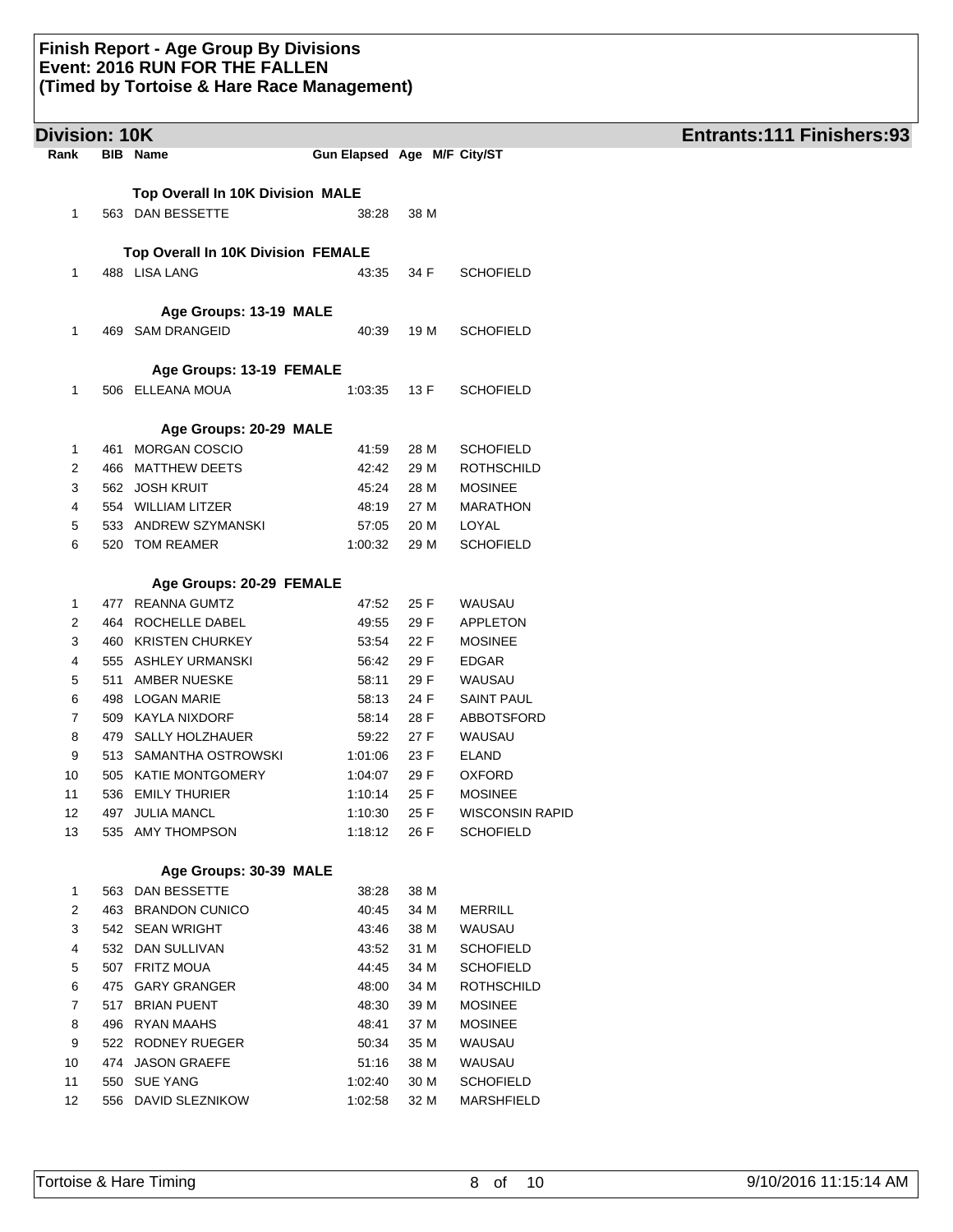# **Age Groups: 30-39 FEMALE**

|    |     | Age Oroups. Ju-JJ TEMALL |         |      |                      |
|----|-----|--------------------------|---------|------|----------------------|
| 1  |     | 488 LISA LANG            | 43:35   | 34 F | <b>SCHOFIELD</b>     |
| 2  |     | 462 MELISSA CUNICO       | 51:23   | 33 F | MERRILL              |
| 3  |     | 454 ELIZABETH BORCHARDT  | 54:15   | 31 F | <b>WITTENBERG</b>    |
| 4  | 481 | <b>STACY JACOBS</b>      | 55:42   | 33 F | <b>MOSINEE</b>       |
| 5  | 527 | <b>JODI SLEZNIKOW</b>    | 58:25   | 31 F | MARSHFIELD           |
| 6  |     | 476 ANDREA GRANGER       | 59:49   | 32 F | <b>ROTHSCHILD</b>    |
| 7  |     | 512 RACHEL ORTNER        | 1:00:29 | 35 F | <b>PITTSVILLE</b>    |
| 8  | 528 | <b>TAMMY SOLBERG</b>     | 1:02:02 | 31 F | <b>COLBY</b>         |
| 9  |     | 516 AMY PRUNUSKE         | 1:03:41 | 39 F | <b>SCHOFIELD</b>     |
| 10 |     | 543 LOUISE YANG          | 1:04:03 | 32 F | <b>SCHOFIELD</b>     |
| 11 | 482 | NICOLE KEEPERS           | 1:04:05 | 38 F | <b>RHINELANDER</b>   |
| 12 | 487 | NICOLE KUKUCZKA          | 1:05:47 | 34 F | <b>MOSINEE</b>       |
| 13 | 456 | <b>SUSAN BROWN</b>       | 1:09:39 | 32 F | <b>MUNDELEIN</b>     |
| 14 | 539 | JACQUIE WILLIAMS         | 1:13:30 | 36 F | <b>ALBERTVILLE</b>   |
| 15 | 540 | <b>CHLOE WINKLER</b>     | 1:14:56 | 30 F | <b>DEERBROOK</b>     |
| 16 |     | 493 EMILY LEY            | 1:15:28 | 32 F | <b>WAUSAU</b>        |
| 17 |     | 526 AMANDA SLAGLE        | 1:37:59 | 33 F | <b>PLOVER</b>        |
| 18 |     | 499 AMY MATHWICH         | 1:40:21 | 38 F | <b>ATHENS</b>        |
|    |     | Age Groups: 40-49 MALE   |         |      |                      |
| 1  |     | 557 DAVEY SAPINSKI       | 42:53   | 41 M | <b>MEDFORD</b>       |
| 2  | 530 | <b>JEFF SPIELVOGEL</b>   | 51:56   | 49 M | <b>APPLETON</b>      |
| 3  |     | 472 ERIC GERNAND         | 55:51   | 45 M | KIHEI                |
| 4  |     | 546 STEPHEN PRITCHARD    | 56:08   | 43 M | <b>MOSINEE</b>       |
| 5  | 523 | <b>TIM RUSTICK</b>       | 1:37:35 | 43 M | <b>ROTHSCHILD</b>    |
|    |     | Age Groups: 40-49 FEMALE |         |      |                      |
| 1  | 558 | <b>SHAWN SULLIVAN</b>    | 49:36   | 48 F |                      |
| 2  | 518 | <b>CARMEN QUEDNOW</b>    | 51:18   | 48 F | <b>OGEMA</b>         |
| 3  | 529 | SHEILA SOULSBY           | 51:48   | 41 F | <b>AMHERST</b>       |
| 4  | 486 | <b>JEN KRAUSE</b>        | 52:34   | 43 F | <b>SCHOFIELD</b>     |
| 5  | 473 | <b>TRESSA GITZLAFF</b>   | 53:21   | 41 F | <b>EDGAR</b>         |
| 6  | 549 | LAURA LUNDY              | 55:24   | 45 F | <b>MEDFORD</b>       |
| 7  |     | 510 RHONDA NOUSEN        | 56:32   | 41 F | <b>BIRNAMWOOD</b>    |
| 8  |     | 548 SHAWN SULLVAN        | 57:59   | 48 F | <b>STETSONVILLE</b>  |
| 9  | 531 | <b>JAYNE SPIELVOGEL</b>  | 58:49   | 49 F | <b>APPLETON</b>      |
| 10 | 501 | <b>KIM MCCARRON</b>      | 1:00:32 | 48 F | <b>STEVENS POINT</b> |
| 11 | 467 | <b>LISA DISHER</b>       | 1:02:06 | 41 F | <b>PLOVER</b>        |
| 12 | 465 | DANA DAHM                | 1:04:02 | 44 F | ROTHSCHILD           |
| 13 |     | 480 NICKI BEHSELICH ICKL | 1:04:13 | 43 F | ARPIN                |
| 14 |     | 494 SARA LONSDORF        | 1:05:35 | 40 F | <b>MERRILL</b>       |
| 15 |     | 455 BOBBI BRAUN          | 1:34:48 | 44 F | <b>ANTIGO</b>        |
| 16 | 524 | <b>TAMMY SCHUBRING</b>   | 1:37:37 | 41 F | <b>SCHOFIELD</b>     |
| 17 | 534 | <b>HEIDI TESKE</b>       | 1:40:21 | 42 F | <b>MERRILL</b>       |
|    |     | Age Groups: 50-59 MALE   |         |      |                      |
| 1  | 519 | <b>THOMAS QUENOW</b>     | 45:11   | 52 M | <b>OGEMA</b>         |
| 2  | 541 | <b>CHUCK WIRSBINSKI</b>  | 48:03   | 57 M | <b>MOSINEE</b>       |
| 3  | 508 | <b>JOHN MURRA</b>        | 51:06   | 50 M | <b>GRANDVILLE</b>    |
|    |     |                          |         |      |                      |

| 5 | 470 MARK ECKLUND  |  | 54:26 50 M SCHOFIELD       |
|---|-------------------|--|----------------------------|
| 6 | 560 MARK RICHETTO |  | 57:16    56    M    WAUSAU |
|   |                   |  |                            |
|   |                   |  |                            |

4 559 JEFF LEWIS 52:23 57 M ROTHSCHILD